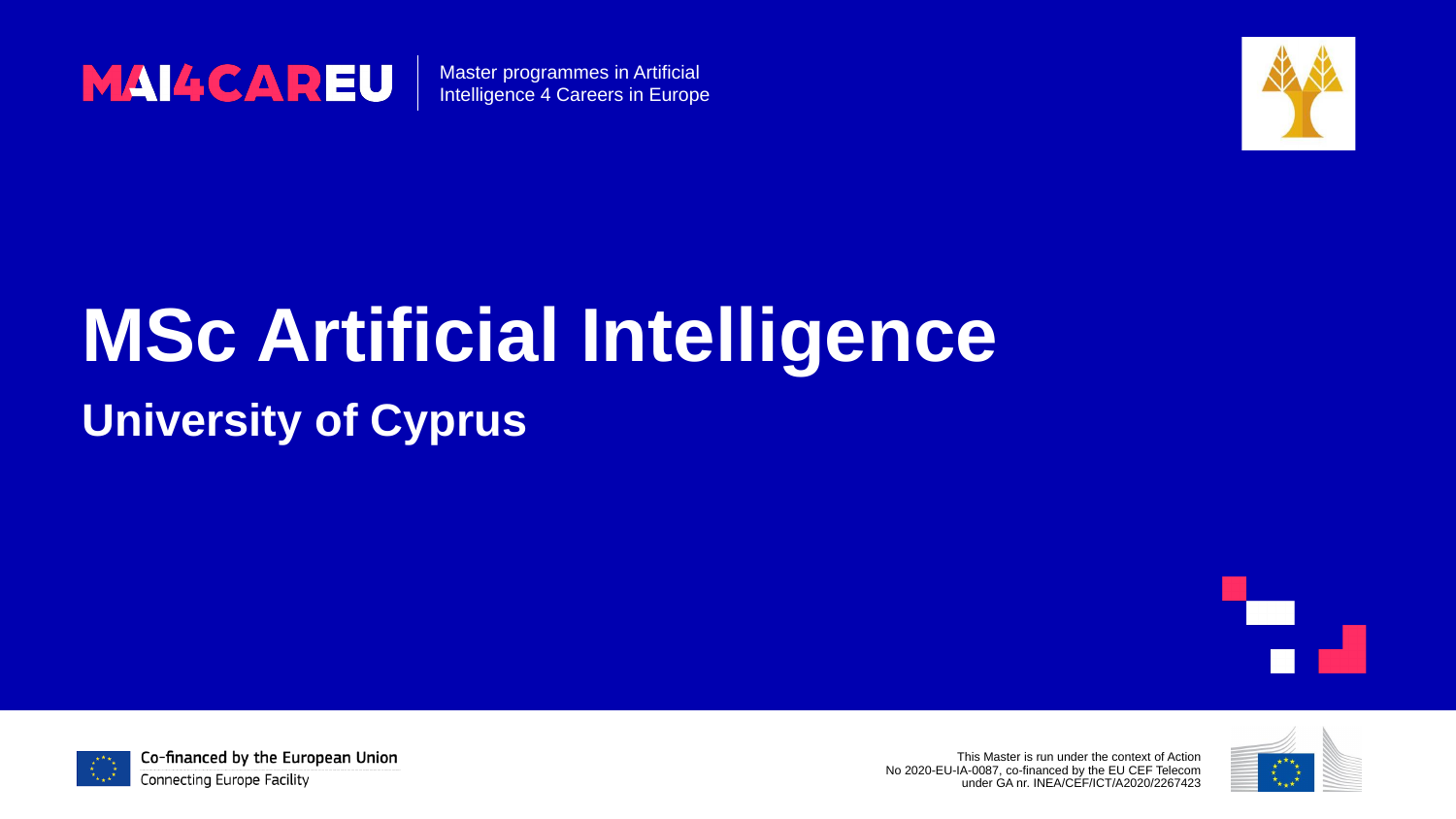

### **MSc Artificial Intelligence – Department of Computer Science – University of Cyprus**

The **MSc Artificial Intelligence** programme, starting in **September 2022**, is offered by the Department of Computer Science of the University of Cyprus (CS-UCY)**.** The programme will be delivered in **English** and was recently certified by the Cyprus Agency of Quality Assurance and Accreditation in Higher Education. CS-UCY is already participating in the delivery of two other postgraduate programmes delivered in English, the MSc Data Science programme, and the MSc Cognitive Systems programme.

The aim of the MSc Artificial Intelligence is to be a modern programme, containing a strong interdisciplinary element as required by human-centric, explainable, and responsible artificial intelligence. Its compulsory courses include courses on artificial intelligence and ethics, as well as on artificial intelligence and entrepreneurship. Providing career counselling to students is a high priority, with the aim of helping all graduates to successfully pursue an AI-related career, possibly set up their own start-ups.







### **Programme Aim**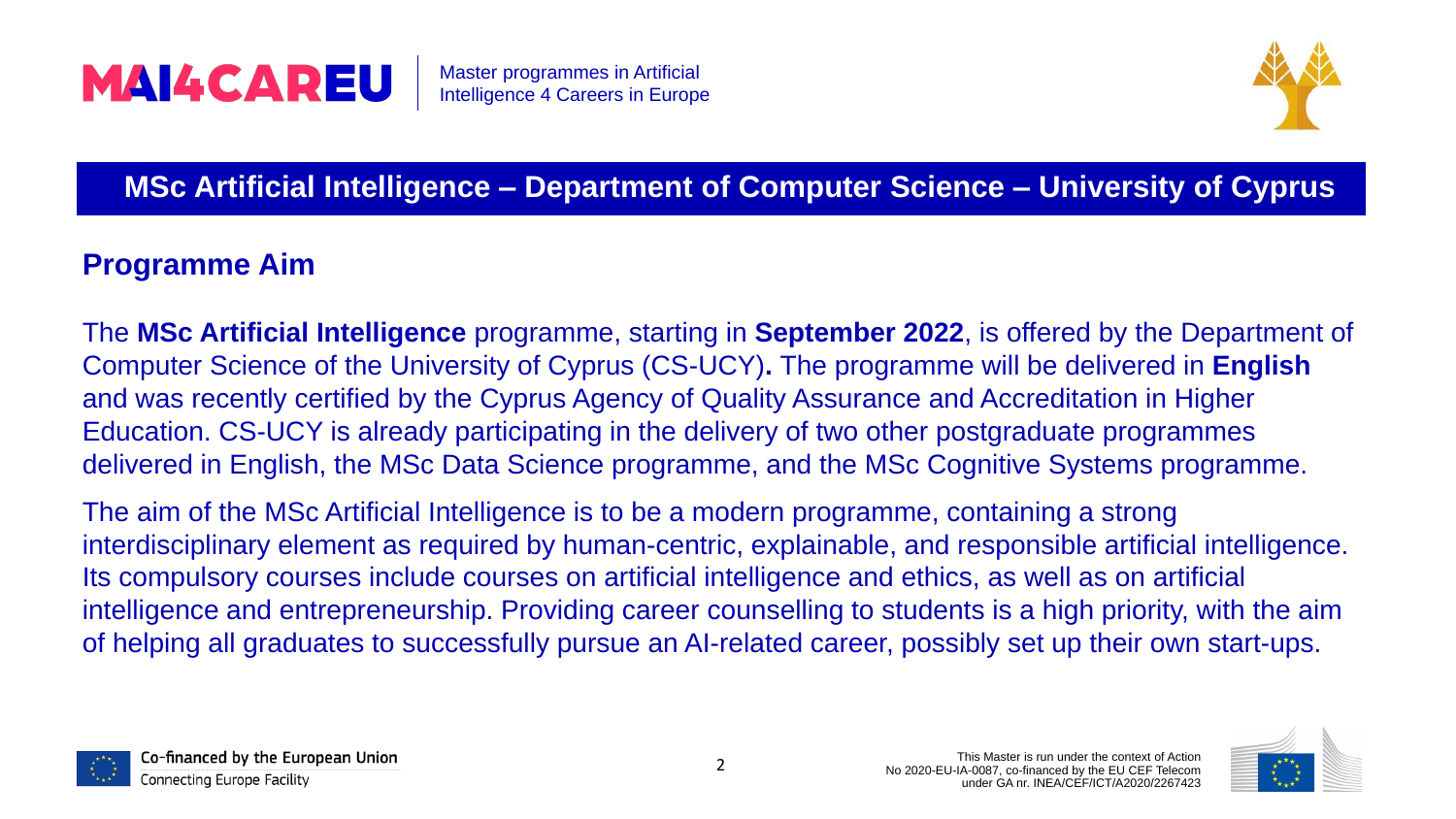The development of this new master's programme is co-funded by the European Union (Connecting Europe Facility (CEF) — Telecommunications Sector). Europe's initiative to fund new master's programmes in Artificial Intelligence demonstrates the importance Europe attaches to recent developments in this area, in providing solutions to global problems related to every aspect of human life, contributing to growth and competitiveness. Europe urgently needs more professionals in Artificial Intelligence, entrepreneurs and researchers, capable of paving the way for new innovations for the good of society and pushing the borders of the field towards new challenges. This new generation of AI graduates must be fully familiar with the latest technological developments in terms of the breadth and depth of technical knowledge in Artificial Intelligence, be connected to industry and be fully aware of the ethical issues involved.

The programme's collaboration network includes four European Universities (University of Cyprus, University of Bologna, Technical University of Dresden, and University of Ruse Angel Kanchev), the CYENS Centre of Excellence and four high-tech SMEs (Nodes & Links Labs, 3AeHealth LTD, INJENIA SRL, MLPS AD). Fostering strong links with industry provides significant added value to the educational experience.







### **Co-Funded by the European Union**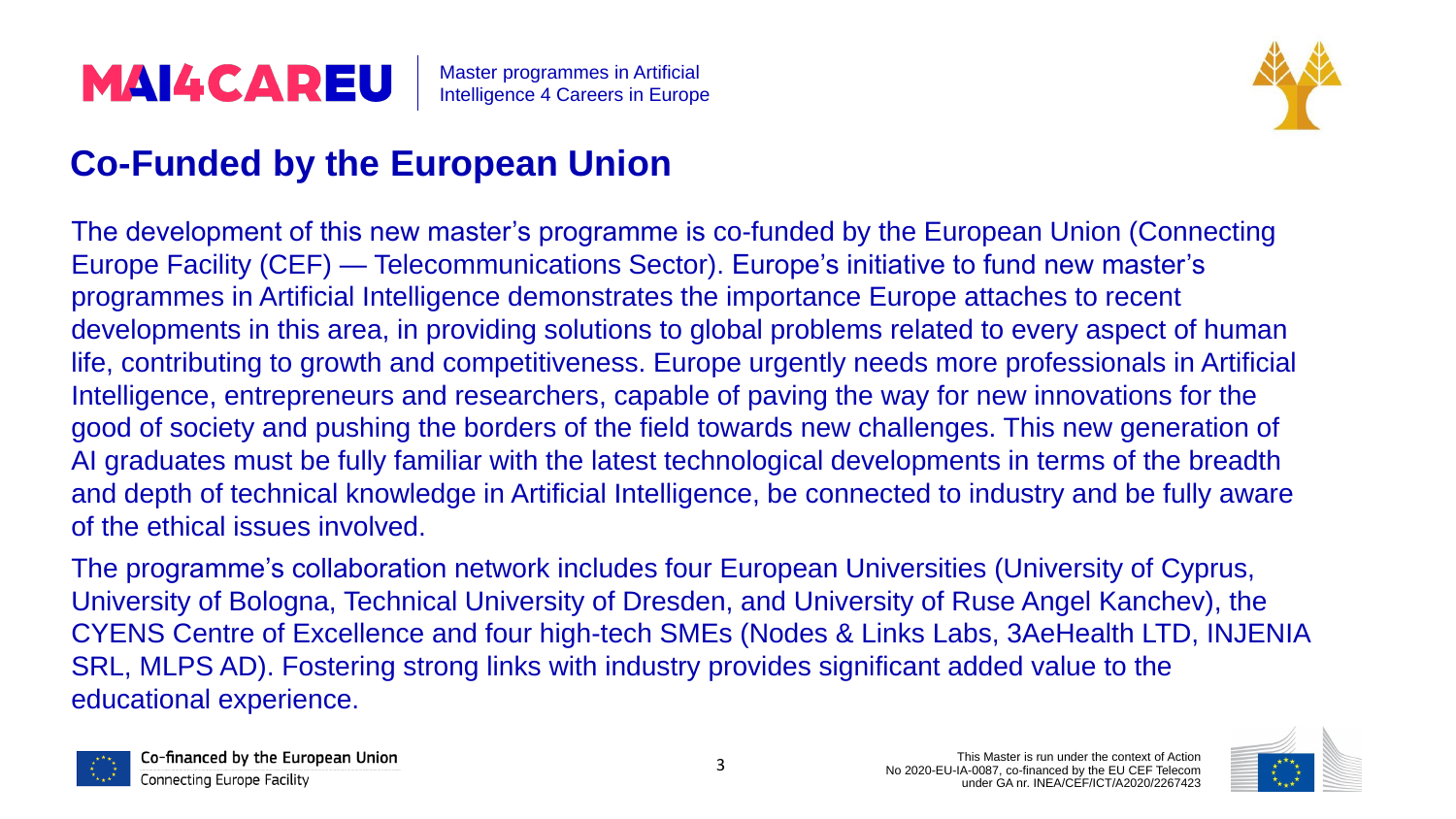• Grasp the **fundamental principles and techniques** that underline software systems that exhibit **"intelligent" behavior**, be aware of

- the latest developments in AI and appreciate the wide breath of study that AI requires.
- Acquire a holistic view of **machine learning** enabling them to understand the principles that drive most scientific and industrial AI innovations.
- Understand how to provide computers with the ability to **intelligently process human language**, extracting meaning, information, and structure from text, speech, web pages, and social networks.
- Master key concepts and challenges of relevance to AI and **data-driven entrepreneurship**.
- Be able to apply **methods and tools of AI research**, and be aware of professional practices, and associated technological culture, bearing in mind **EC's regulatory framework**.
- Understand the basics of implementing systems that are not only highly performing, but also adhere to our **ethical socio-legal cultural values** and to understand how research into AI ethics feeds into policy and how policy requirements affect the development of AI systems.
- Acquire deep knowledge and familiarity with current and future research challenges in several **specialized topics** covered in the elective courses.
- Be aware of the **career opportunities** in the various countries.
- for careers in AI.
- Develop **transferable skills** such as: oral and written scientific communication, near fluent use of scientific English, use of information/communication technology, organization and planning of group work.

• Exhibit **versatility and innovative thinking** in addressing and managing open questions in a variety of contexts, as an essential asset





Co-financed by the European Union **Connecting Europe Facility** 



### **Intended Learning Outcomes**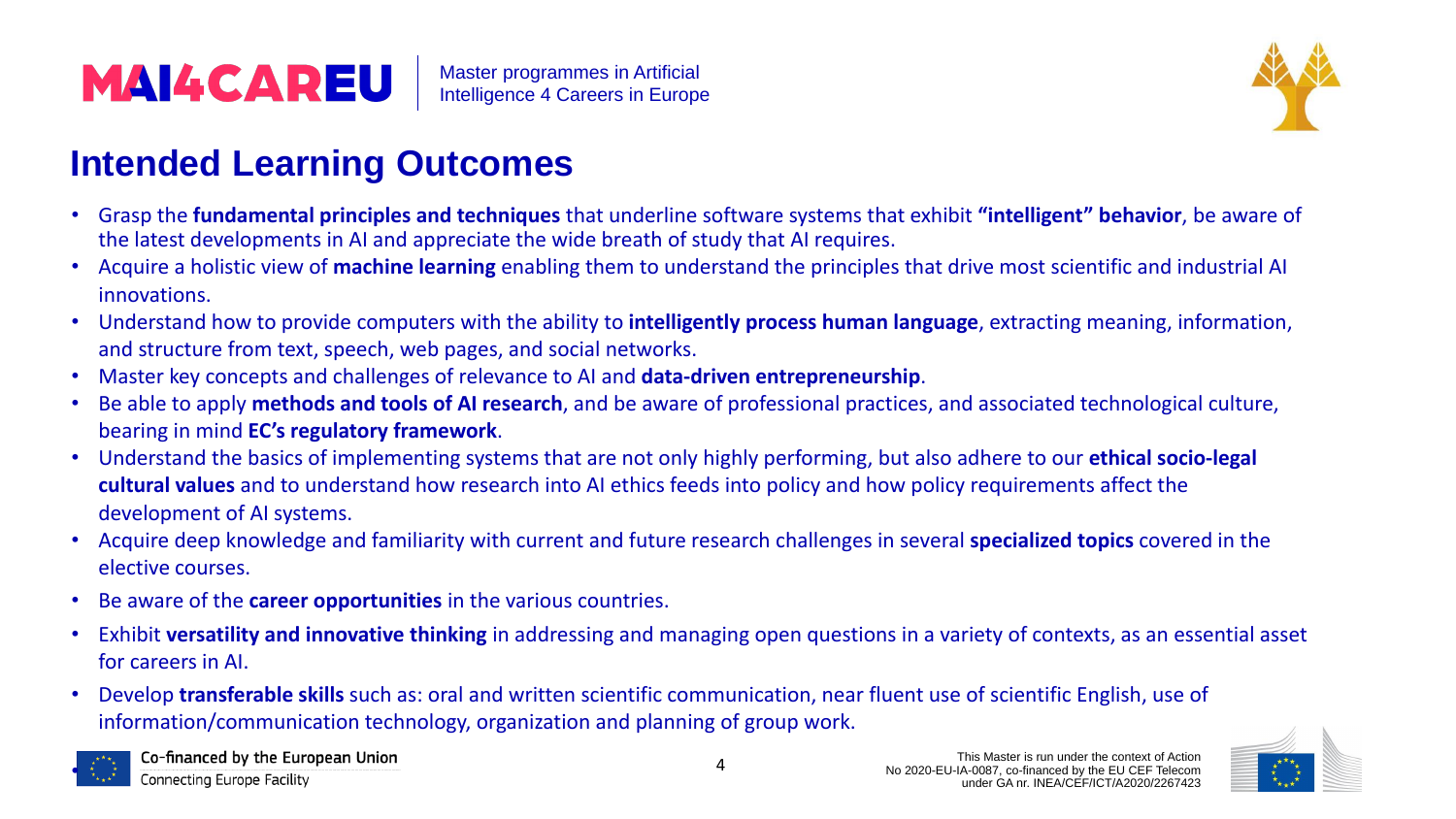This Master is run under the context of Action No 2020-EU-IA-0087, co-financed by the EU CEF Telecom under GA nr. INEA/CEF/ICT/A2020/2267423

### MAI4CAREU



# **Programme Structure**

**MAI611 AI Fundamentals**

**MAI612 Machine Learning**

**MAI613 Research Methodologies and Professional Practices in AI**

**MAI614 AI on the Edge Webinars I**

**Elective course 1**

**MAI621 AI Ethics I**





**MAI622 AI Entrepreneurship**

**Elective course 2**

**Elective course 3**

**MAI601 AI Camp**

**MAI602 Research/industrial internship**

**(on the basis of evaluation an internship could count as an elective)**



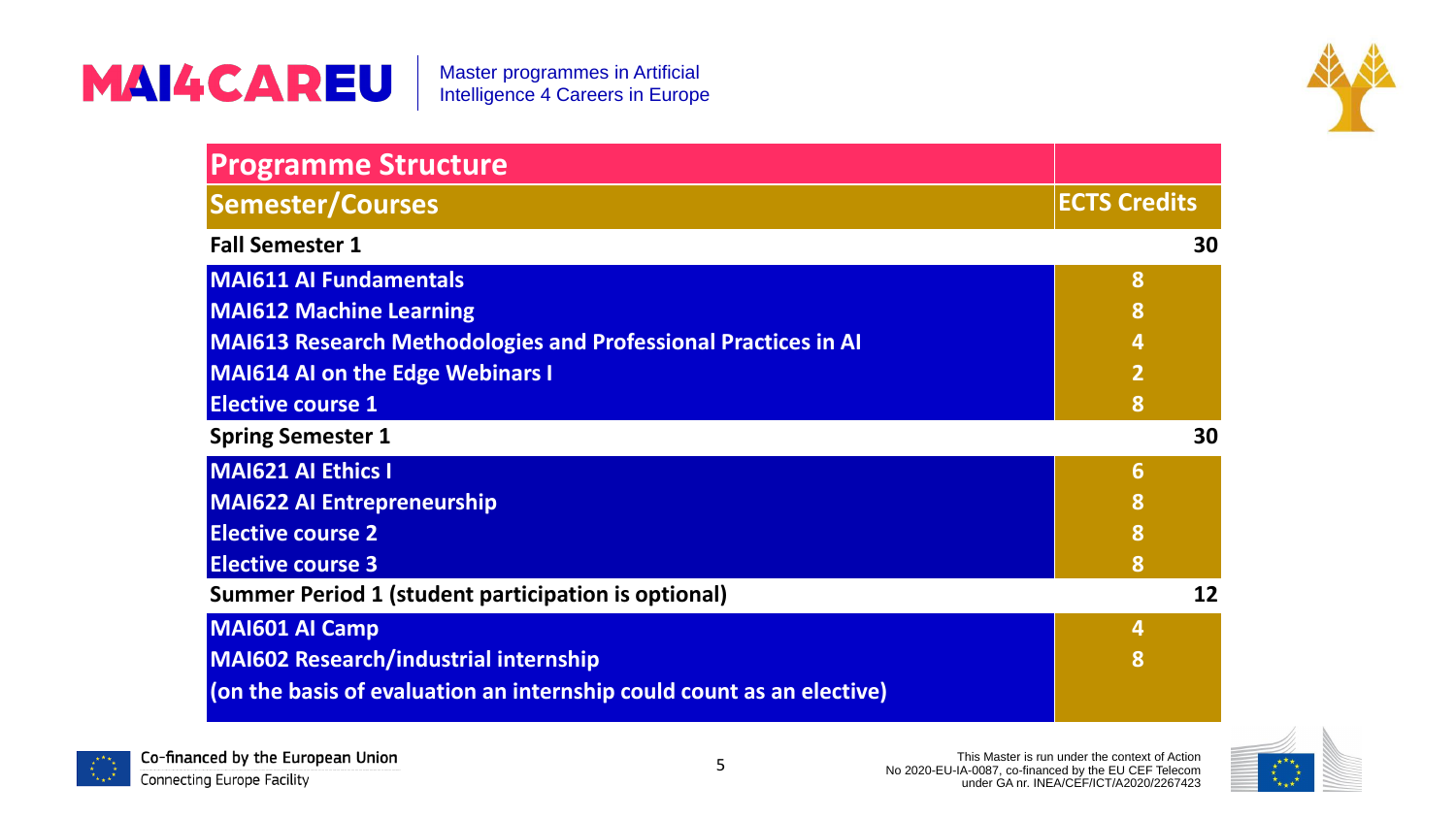

### **Programme Structure cont.**

**Semester/Courses** 

**Fall Semester 2** 

**MAI631 AI Ethics II and AI Policy Making MAI632 AI on the Edge Webinars II Elective course 4**

**MAI641 Master Thesis OR Elective course 5 and** 

|                     | <b>ECTS Credits</b> |
|---------------------|---------------------|
|                     | 30                  |
|                     | 4                   |
|                     | $\overline{2}$      |
|                     | 8                   |
| d Elective course 6 | <b>16</b>           |
|                     |                     |
|                     | $90 - 102$          |



### **MSc Total ECTS 90 - 102**



Co-financed by the European Union

**Connecting Europe Facility** 

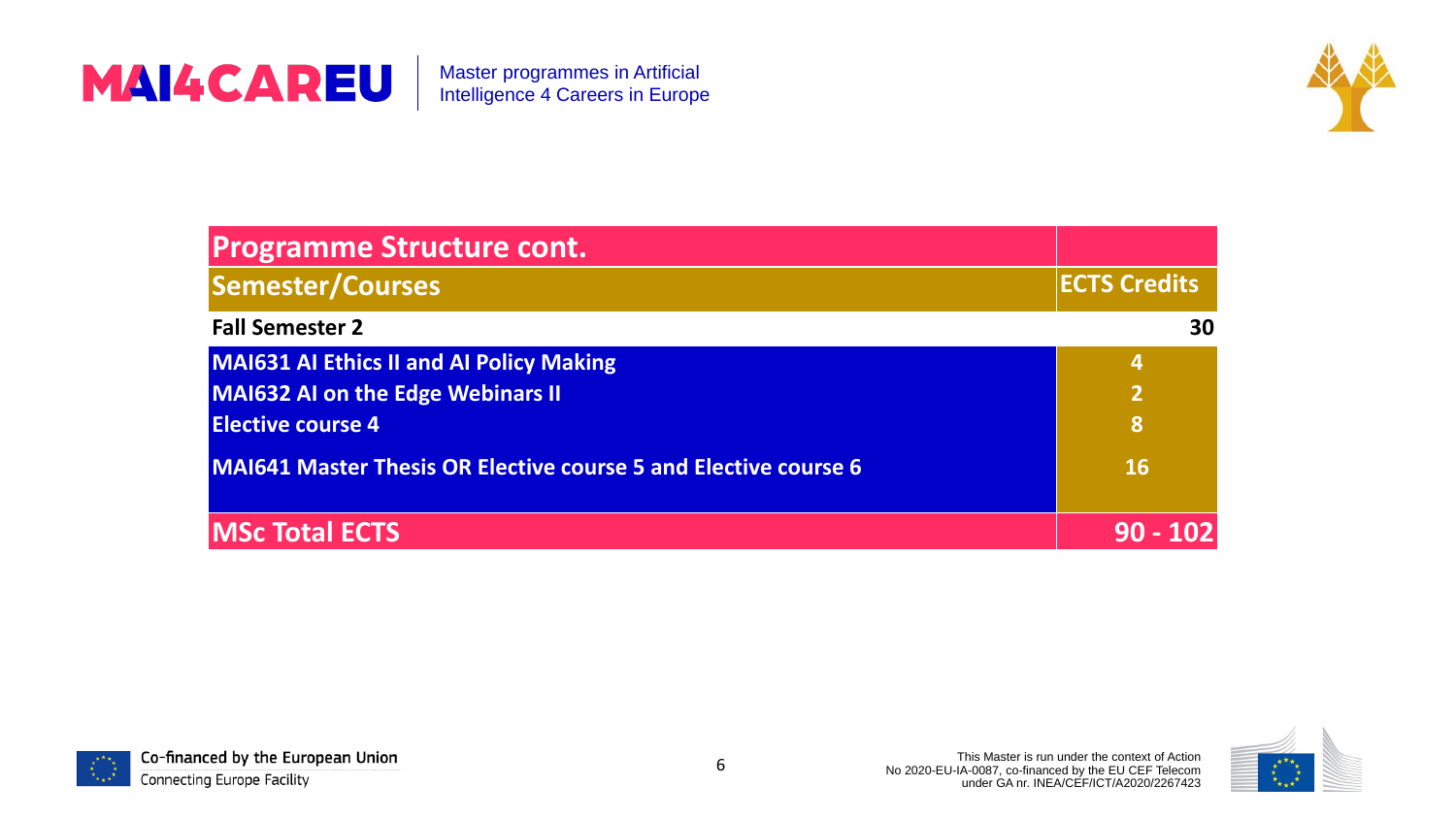- MAI623 Natural Language Processing
- MAI642 Deep Learning
- MAI643 AI in Medicine
- MAI644 Computer Vision
- MAI645 Machine Learning for Graphics and Computer Vision
- MAI646 Cognitive Programming for Human-Centric AI
- MAI647 Computational Neuroscience
- MAI648 Human-Centered Intelligent User Interfaces
- MAI649 Principles of Ontological Databases
- MAI650 Internet of Things
- MAI651 AI and Creativity





### **Elective courses (8 ECTS each)**

**Additional elective courses from MSc Data Science:**

DSC511 Data Analytics DSC551 Data Visualization DSC516 Cloud Computing

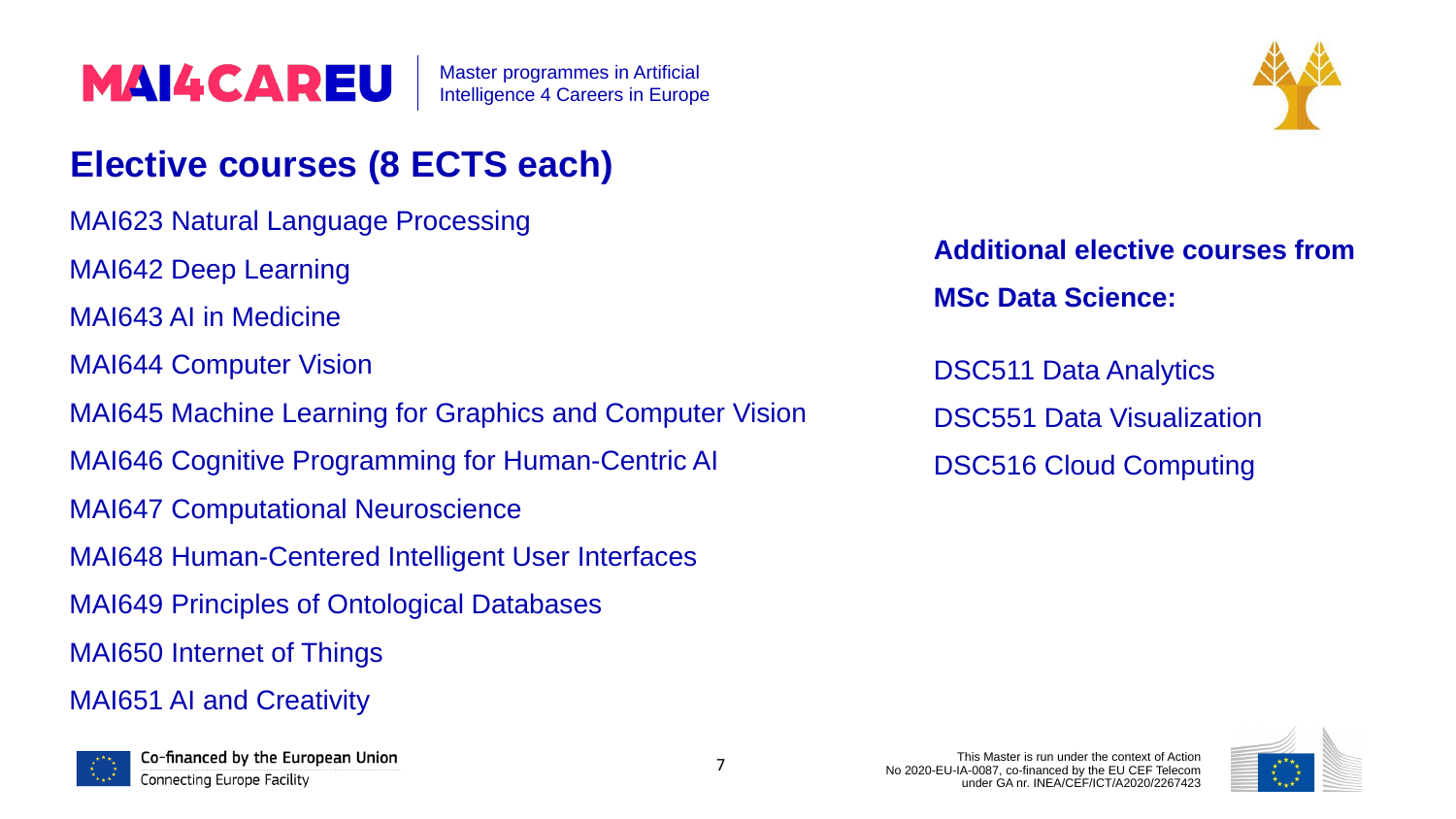

Master programmes in Artificial Intelligence 4 Careers in Europe

### **Elective courses will aim to include 2-3 real world case studies around the material covered, thus integrating theory with practice.**



Co-financed by the European Union

**Connecting Europe Facility** 



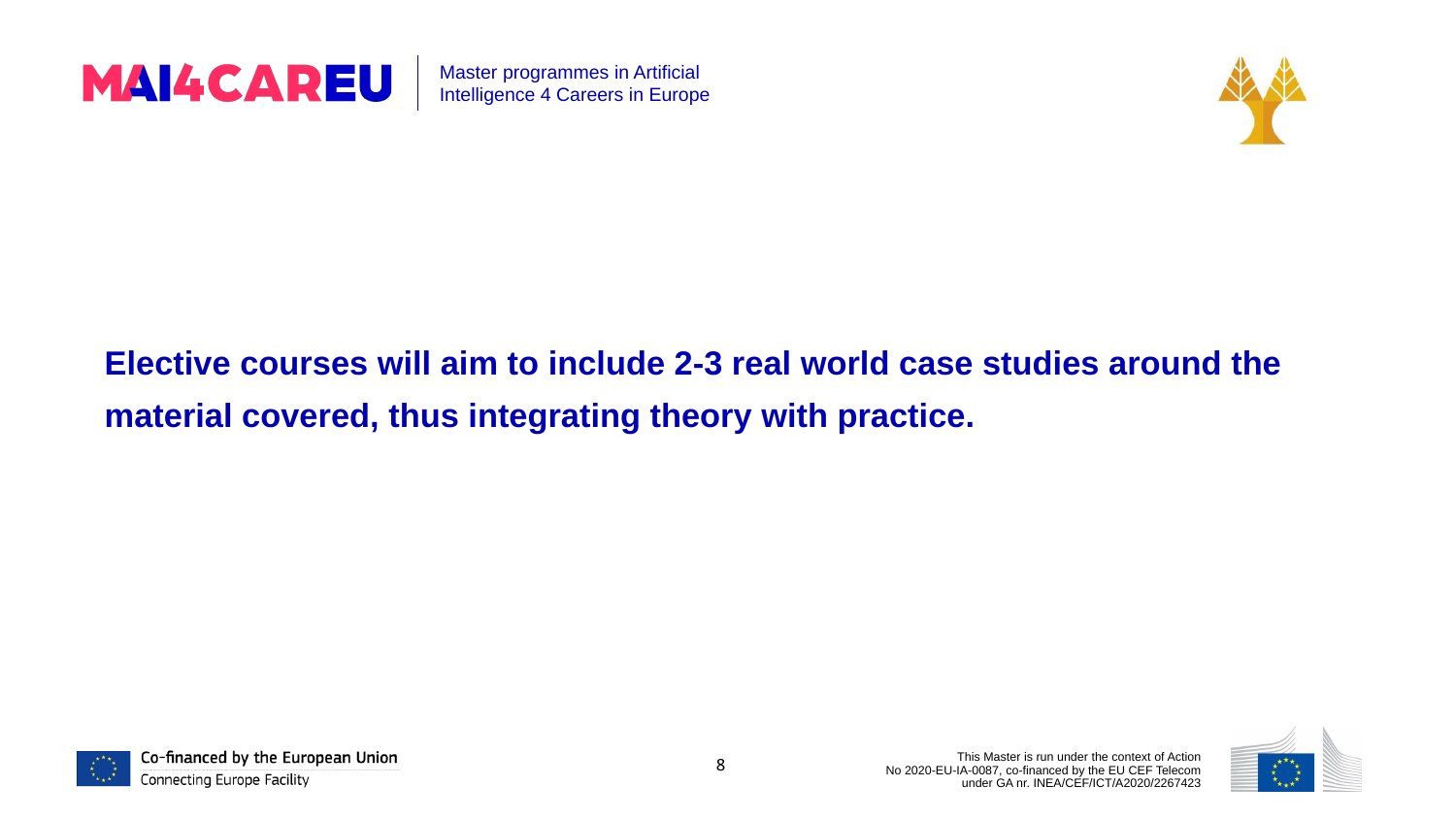

- **Physical meeting at one of the partner Universities** • **All students and partner representatives to be invited**
- 
- **Activities**
	- $\blacksquare$  **In-depth presentations of research and industry activities of the partners**
	- **Talks by the students about their project work and experience so far with their studies**
	- **Discussion items**
		- ❑ **Open questions regarding research and application of AI**
		- ❑ **Evaluation and strengthening of education experience**
		- ❑ **Career prospects of students**









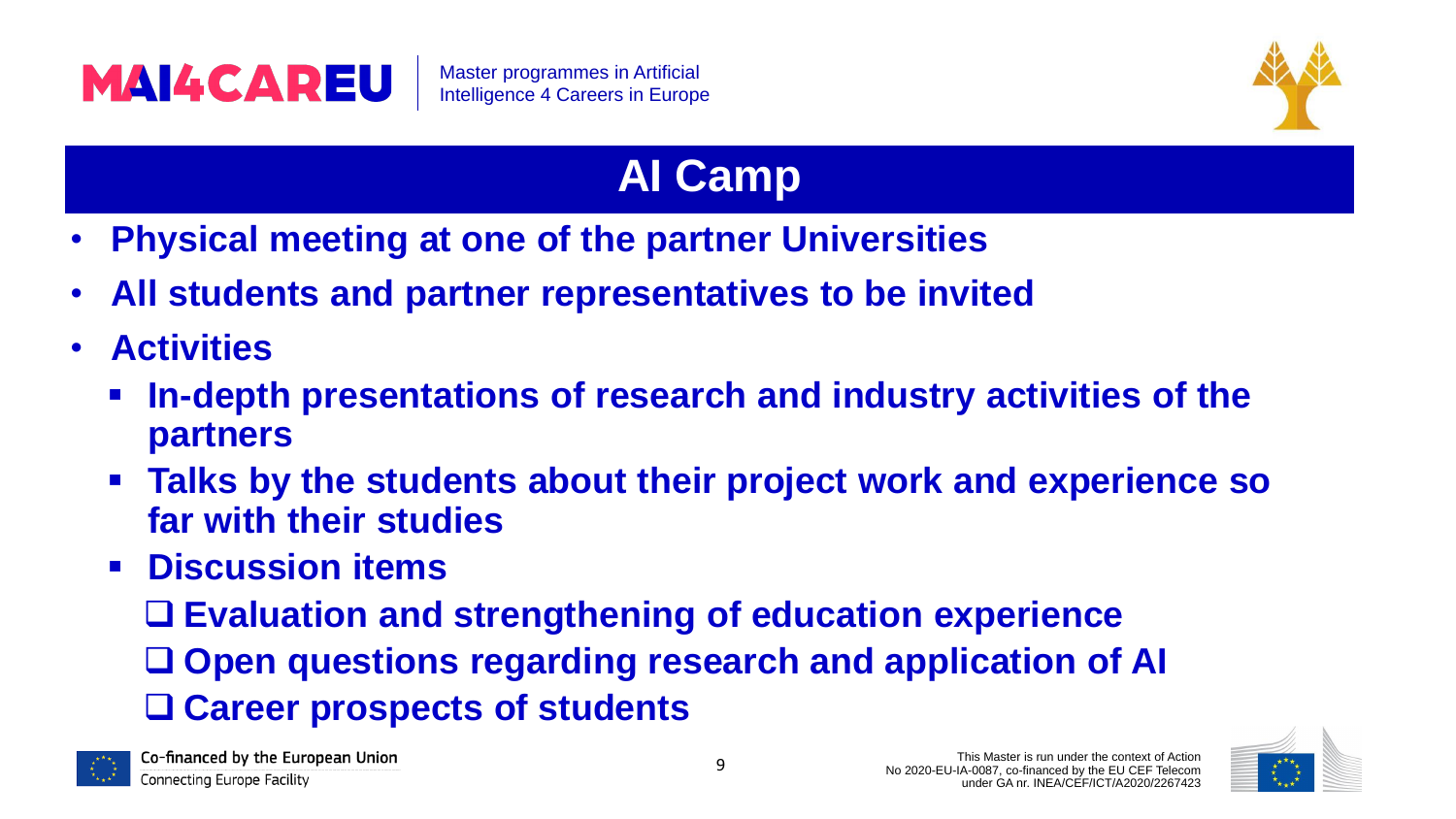

# ❑ **The setup of structures and processes for targeted information about**



- **A comprehensive plan for student counseling for AI Careers in the EU covering:**
- **developments of the AI labor market in EU**
- ❑ **Counseling sessions of students with staff at the partner SMEs and Universities**
- ❑ **The fostering of an entrepreneurial culture in students**







### **Career Counseling and the Role of the SMEs**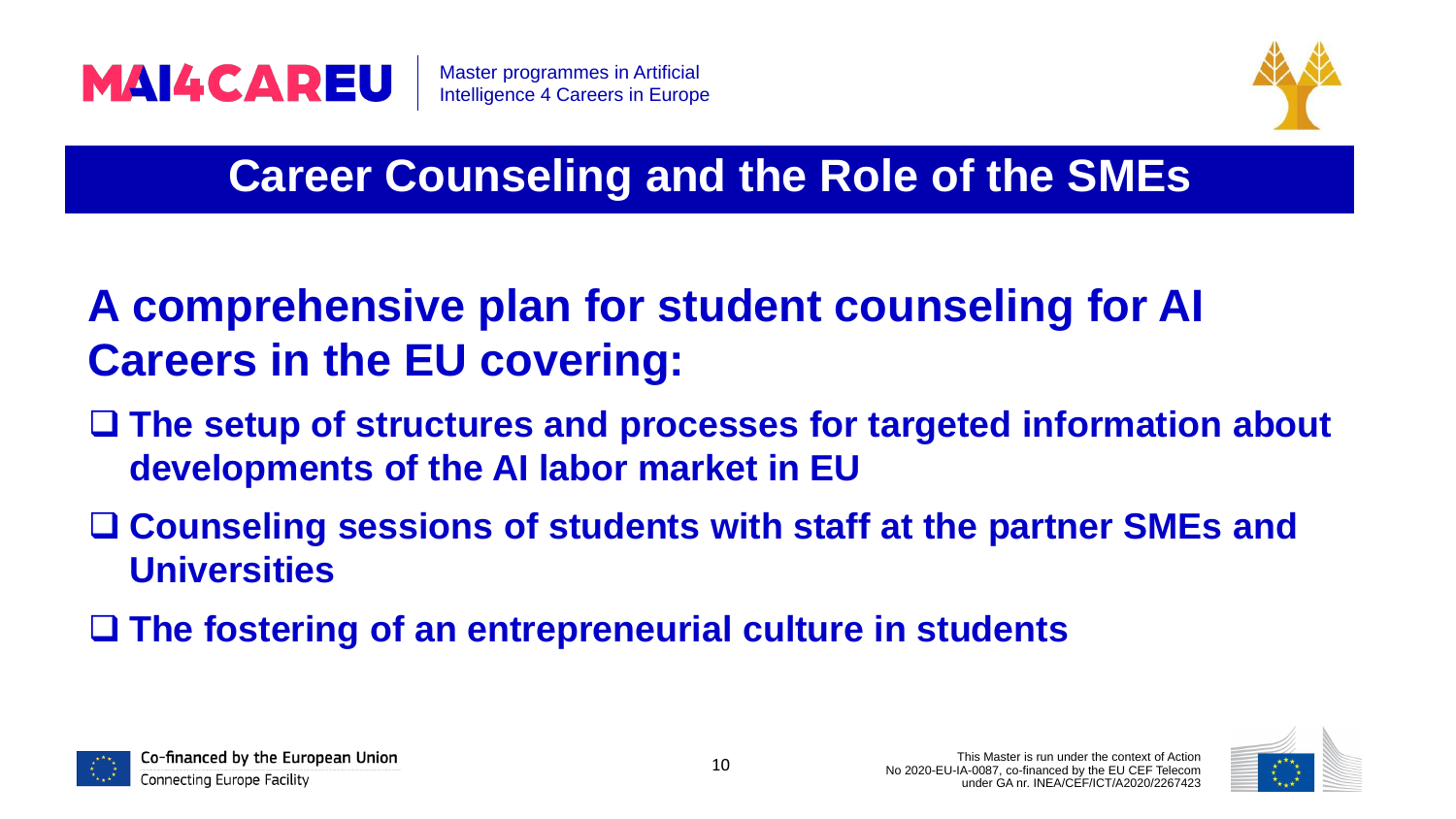This Master is run under the context of Action No 2020-EU-IA-0087, co-financed by the EU CEF Telecom under GA nr. INEA/CEF/ICT/A2020/2267423





Master programmes in Artificial Intelligence 4 Careers in Europe

### **Short descriptions of courses**



Co-financed by the European Union

**Connecting Europe Facility** 

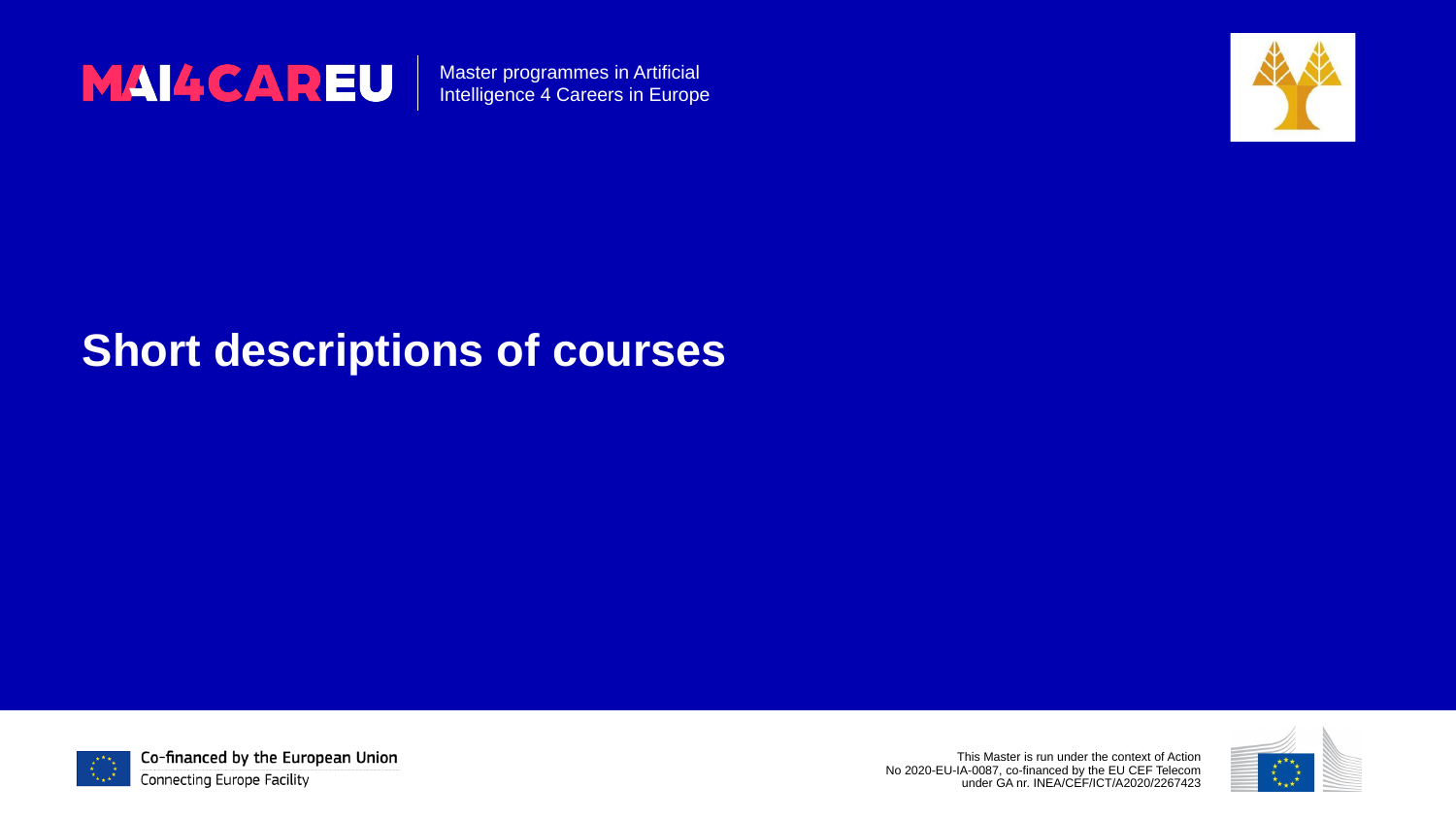

### **MAI611 Artificial Intelligence Fundamentals (8 ECTS)**

**Course purpose and objectives:** The purpose of the course is to introduce students to the fundamental principles and techniques that underline software systems that exhibit "intelligent" behavior.

**Learning outcomes:** Upon completion of this course, students will have acquired a good understanding of modern Artificial Intelligence, the problems that it addresses and the fundamental solution methods that it uses. More specifically the students will know the main knowledge representation techniques and reasoning methods that underlie artificial intelligence problem solving and be able to develop simple solvers for artificial intelligence systems.

S. Russel and P. Norvig, Artificial Intelligence: A Modern Approach, 4<sup>th</sup> Edition, Pearson, 2021.

**Required:** Knowledge of a high-level programing language, object-based data concepts and structures.

> G.F. Luger and W.A. Stubblefield, Artificial Intelligence: Structures and Strategies for Complex Problem Solving, 5<sup>th</sup> edition, Addison-Wesley, 2005.

**Teaching methodology:** Lectures, discussions of practical examples and (unsupervised) lab activities where the active learning element is encouraged and supported. Students would be strongly guided to view all topics presented and discussed with a critical eye, identifying the limits of AI both in its foundational years and the current situation characterized by an explosion of multimedia data of varying degrees of usability, quality and ethical considerations.

**Assessment:** Final exam, midterm exam and homework (theoretical and/or programming assignments).



Co-financed by the European Union Connecting Europe Facility



#### **Main text:**

#### **Other reading:**

R. J. Brachman, H. J. Levesque, Knowledge Representation and Reasoning, Elsevier, 2004.

N. J. Nilsson: The Quest for Artificial Intelligence: A history of ideas and achievements, Cambridge University Press, 2010.

M. Ginsberg: Essentials of Artificial Intelligence, Morgan Kaufman,1993.

P. H. Winston: Artificial Intelligence, 3<sup>rd</sup> Edition, Addison-Wesley, 1992.

Ε. Κεραυνού, Τεχνητή Νοημοσύνη και Έμπειρα Συστήματα, Ελληνικό Ανοικτό Πανεπιστήμιο, 2000.

G. Weiss (editor), Multiagent Systems: a modern approach to distributed AI, The MIT Press, 2001.

P. Jackson, Introduction to Expert Systems, 3<sup>rd</sup> edition, Addison-Wesley, 1999.

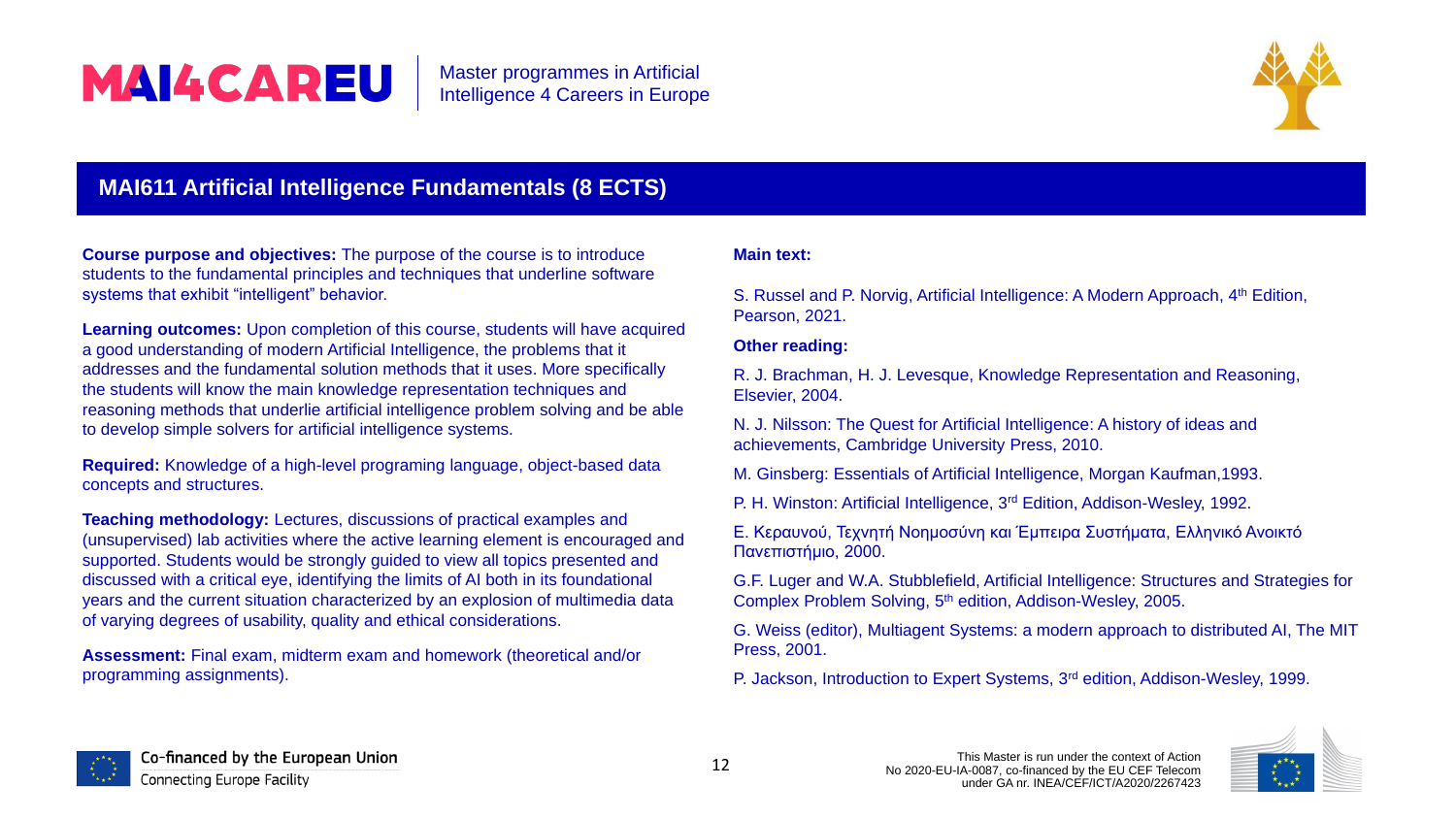### **MAI612 Machine Learning (8 ECTS)**

**Course purpose and objectives:** Machine Learning (ML) is the branch of Artificial Intelligence (AI) that allows a computational system to improve itself through experience. It involves the development of systems that are trained to discover patterns in datasets, which can later be used to provide predictions on new data. ML is a rapidly evolving field, that has disrupted almost all scientific disciplines. This introductory course aims to provide a holistic view of ML covering sufficient breadth and depth, so that students understand the principles that drive most scientific and industrial AI innovations.

**Learning outcomes:** After completing this course, the students will: (1) Understand how to structure ML projects and their lifecycle: from the data preparation phase to the development, evaluation and deployment phases; (2) Gain practical experience with various supervised learning models for regression, forecasting and classification problems; (3) Know how to implement unsupervised learning models for visualization, compression, clustering, anomaly detection and recommendation systems; (4) Understand what reinforcement learning is, how it can be used for sequential decision making problems and acquire hands-on experience with it.

**Required:** Basic programming skills; Basic knowledge of linear algebra, calculus and probability and statistics.

**Teaching methodology:** The course will be taught physically. The lectures will present the theory, while the laboratories will be complementary by providing the students with more content and tools that will help them understand the respective concepts both intuitively, as well as in more depth.



Co-financed by the European Union Connecting Europe Facility



**Assessment:** Coursework and Assignments (60%); Final exam (40%)

#### **Bibliography:**

- Bishop, C. M. (2006). Pattern recognition and machine learning. Springer.
- Chollet, F. (2018). Deep learning with Python. Manning Publications.
- Goodfellow, I., Bengio, Y., Courville, A., & Bengio, Y. (2016). Deep learning. MIT press.
- Haykin, S. (2009). Neural networks and learning machines (3<sup>rd</sup> edition). Pearson Prentice Hall.
- Howard, J., & Gugger, S. (2020). Deep Learning for Coders with fastai and PyTorch. O'Reilly Media.
- Murphy, K. P. (2012). Machine learning: a probabilistic perspective. MIT press.
- Powell, W. B. (2011). Approximate Dynamic Programming: Solving the curses of dimensionality (2<sup>nd</sup> edition). John Wiley & Sons.
- Sutton, R. S., & Barto, A. G. (2018). Reinforcement learning: An introduction (2<sup>nd</sup> edition). MIT press.
- Theodoridis, S. (2015). Machine learning: a Bayesian and optimization perspective. Academic press.

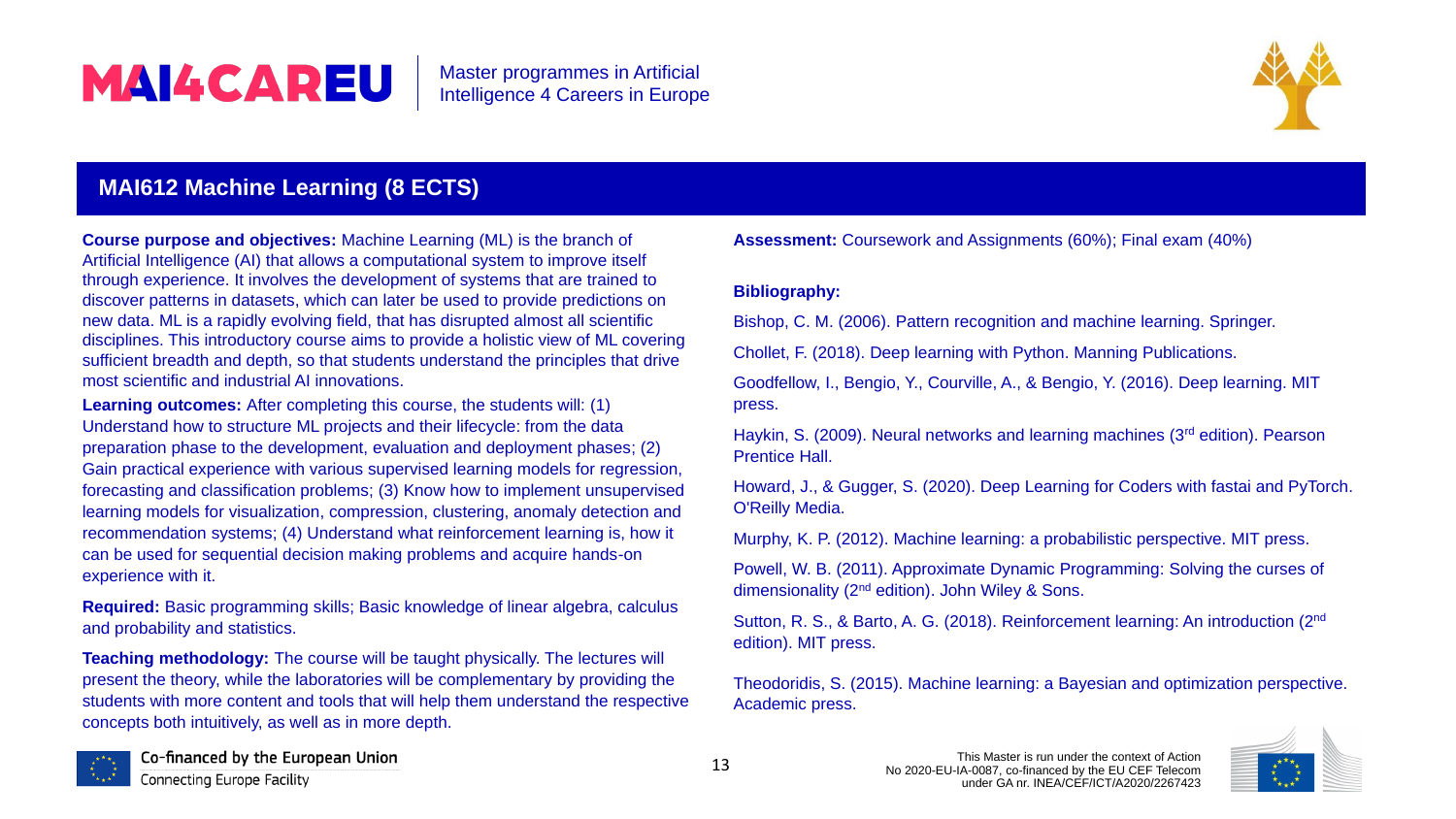### **MAI613 Research Methodologies and Professional Pra**

**Course purpose and objectives:** The purpose of the course on research methodologies and professional practices in AI is to introduce students to the methods and tools of Artificial Intelligence Research, professional practices, and associated technological culture, bearing in mind EC's regulatory framework. Moreover, the course objectives encompass familiarization with reading, reviewing and presenting of relevant literature, technical writing and literature surveying.

**Learning outcomes:** Upon completion of the course the students will be sufficiently conversant with the key methodological steps involved in carrying out research in AI and the safeguards for mitigating risks in potentially high-risk AI research and applications. Consequently, they will be familiar with the obligatory requirements for professional practices in AI to be characterized as secure, trustworthy and ethical. In addition, they will acquire experience in surveying some topic, writing a technical report on it and presenting it.

**Required:** Experience in orally presenting some topic to an audience and in writing a structured report (objectives, analysis, conclusions).

**Teaching methodology:** Lectures, research/professional seminars, and individual assignments (summary of research/professional seminars) and a group study of a research subject under the supervision of a faculty member.

**Assessment:** Attendance and participation in lectures and several research/ professional seminars, written individual studies, group study of a research subject and technical presentation of the group study. The course grade is Pass/Fail.







|                                                               | <b>Ictices in AI (4 ECTS)</b>                                                                                                                             |  |
|---------------------------------------------------------------|-----------------------------------------------------------------------------------------------------------------------------------------------------------|--|
|                                                               | <b>Bibliography:</b>                                                                                                                                      |  |
| Selected research articles from the international literature. |                                                                                                                                                           |  |
|                                                               | <b>Course Presentation Slides.</b>                                                                                                                        |  |
|                                                               | Regulation of the European Parliament and of the European Council in Laying down<br>harmonized rules for Artificial Intelligence ((COM (2021) 206 final). |  |
|                                                               | P.R. Cohen, Empirical Methodology for Artificial Intelligence, MIT Press, 1995.                                                                           |  |
|                                                               |                                                                                                                                                           |  |

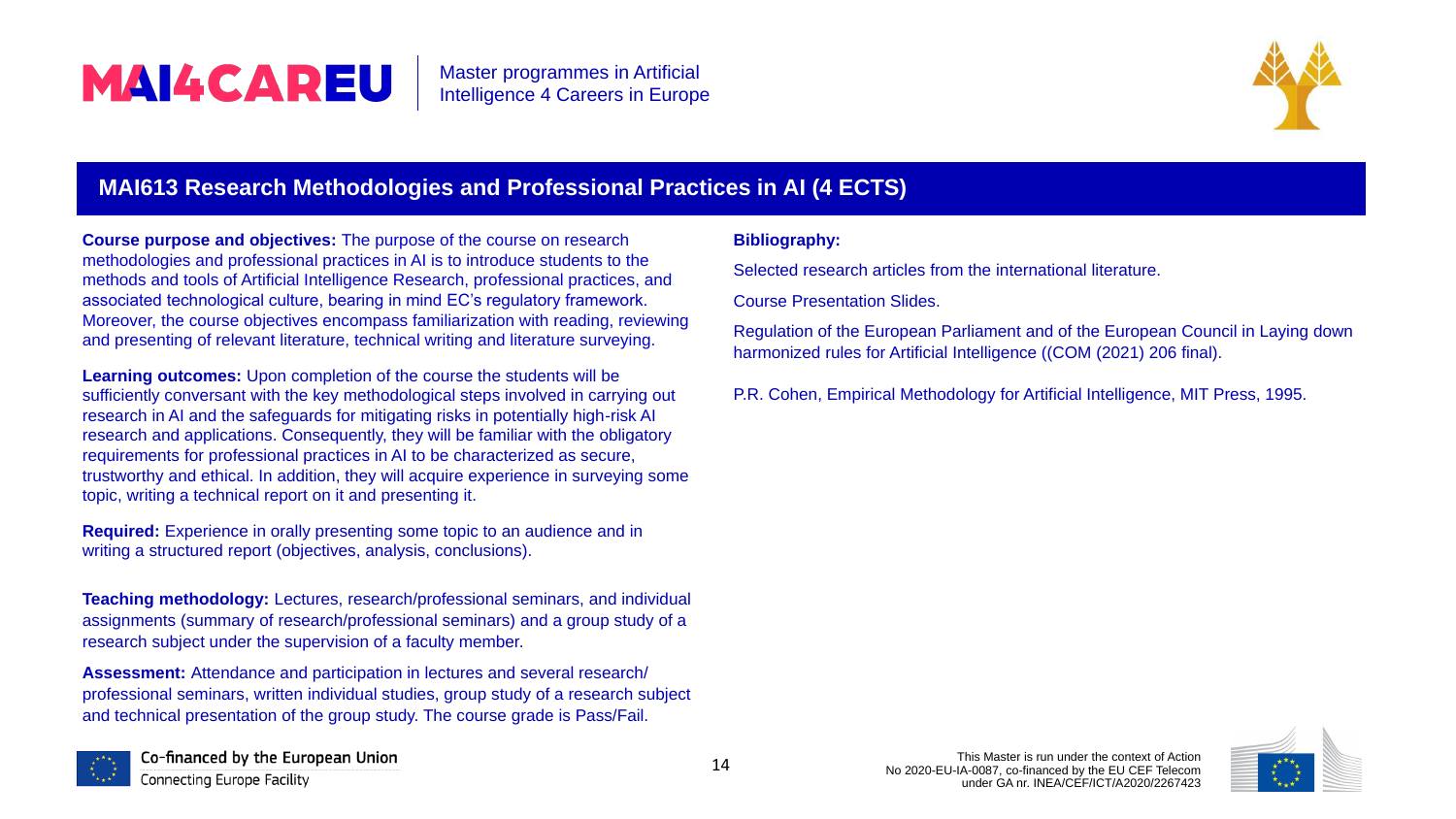

### **MAI614 AI on the Edge Webinars I (2 ECTS) and MAI632 AI on the Edge Webinars II (2 ECTS)**

**Courses' purpose and objectives:** The main objective of these two courses is for the students to be aware of the latest developments in AI and to appreciate the wide breath of study that AI requires.

**Learning outcomes:** Students will become knowledgeable about a variety of the most recent developments in Artificial Intelligence and will have some appreciation of different AI centers world-wide.

**Teaching methodology:** A list of Webinars will be maintained and updated weekly from which each student can choose to attend. Students can also suggest other webinars outside the official list of the course, to be approved by the course instructor. The students submit a short report summarizing each talk they have attended and commenting on the significance of its topic to the development of AI. Interactive student discussions coordinated by industrial partners will also be included.

**Assessment:**. The students are assessed by the quality of their reports for a minimum of 8 webinar talks they have attended for each of the two courses.







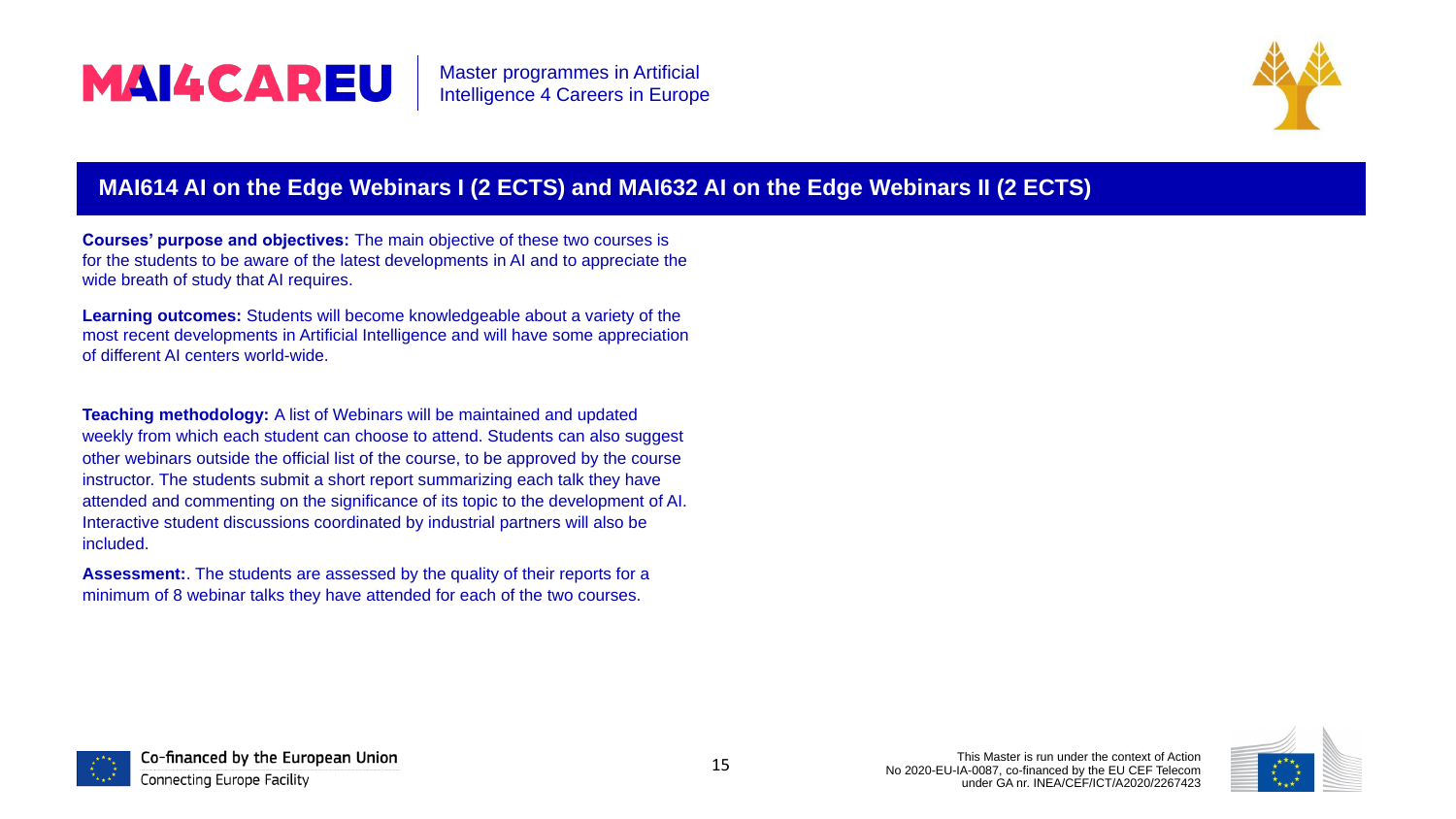### **MAI621 AI Ethics I (6 ECTS)**

**Learning outcomes:** The key learning outcomes of the course are: (1) Reflect upon the socio-ethical issues that arise upon the development, deployment, and usage of intelligent systems. (2) Critically discuss commonly occurring narratives and perspectives related to the use of AI. (3) Reason about the decisions made during a system's lifecycle and their relationship to accountability and responsibility. (4) Learn how to develop systems that exhibit a desired ethical behaviour and understand the main research challenges for this. (5) Understand how to judge and evaluate AI systems for their 'ethicacy.' (6) Appreciate the sociotechnical mechanisms for the governance of AI systems. By completing the above outcomes, the student will have a fundamental understanding of how intelligent systems influence—and are influenced by—our societies and of the socio-ethical responsibilities they have as developers and users of such tools.

**Course purpose and objectives:** This course aims to raise awareness of the dangers that can arise from the development, deployment, and usage of intelligent autonomous systems and to introduce the students to socio-technical solutions for mitigating the risk of exhibiting unwanted non-ethical behaviour. Students will understand the basics of implementing systems that are not only high performing, but also adhere to our ethical socio-legal cultural values. **Teaching methodology:** A variety of teacher-led and student-led activities. Weekly lectures will introduce and provide overview of topics. Students will conduct selfstudy of the weekly material. Students will be given the opportunity to participate in problem-based solving group exercises, where they will conduct critical analysis and debate timely issues related to AI ethics. In unsupervised technical labs, students will be given the opportunity to test technical solutions for compliance checking and implement machine ethics, i.e., agents with moral reasoning.

**Prerequisites:** MAI611 Artificial Intelligence Fundamentals

**Required:** Basic technical knowledge of AI



Co-financed by the European Union Connecting Europe Facility



**Assessment:**. 2 major assignments (one group, one individual) and a final exam.

#### **Main Text:**

V. Dignum. Responsible Artificial Intelligence: How to Develop and Use AI in a Responsible Way, Springer, 2019.

#### **Other reading:**

- M. Coeckelbergh. AI Ethics, MIT-Press, 2020.
- D. Gunkel, An Introduction to Communication and Artificial Intelligence, Willie, 2020.
- C. O'Neil, Weapons of Math Destruction, Crown Books, 2016.

F. Pasquale, The Black Box Society: The Secret Algorithms That Control Money and Information, Belknap Press, 2014.

Papers, as reading material, will be made available to students on a weekly basis.

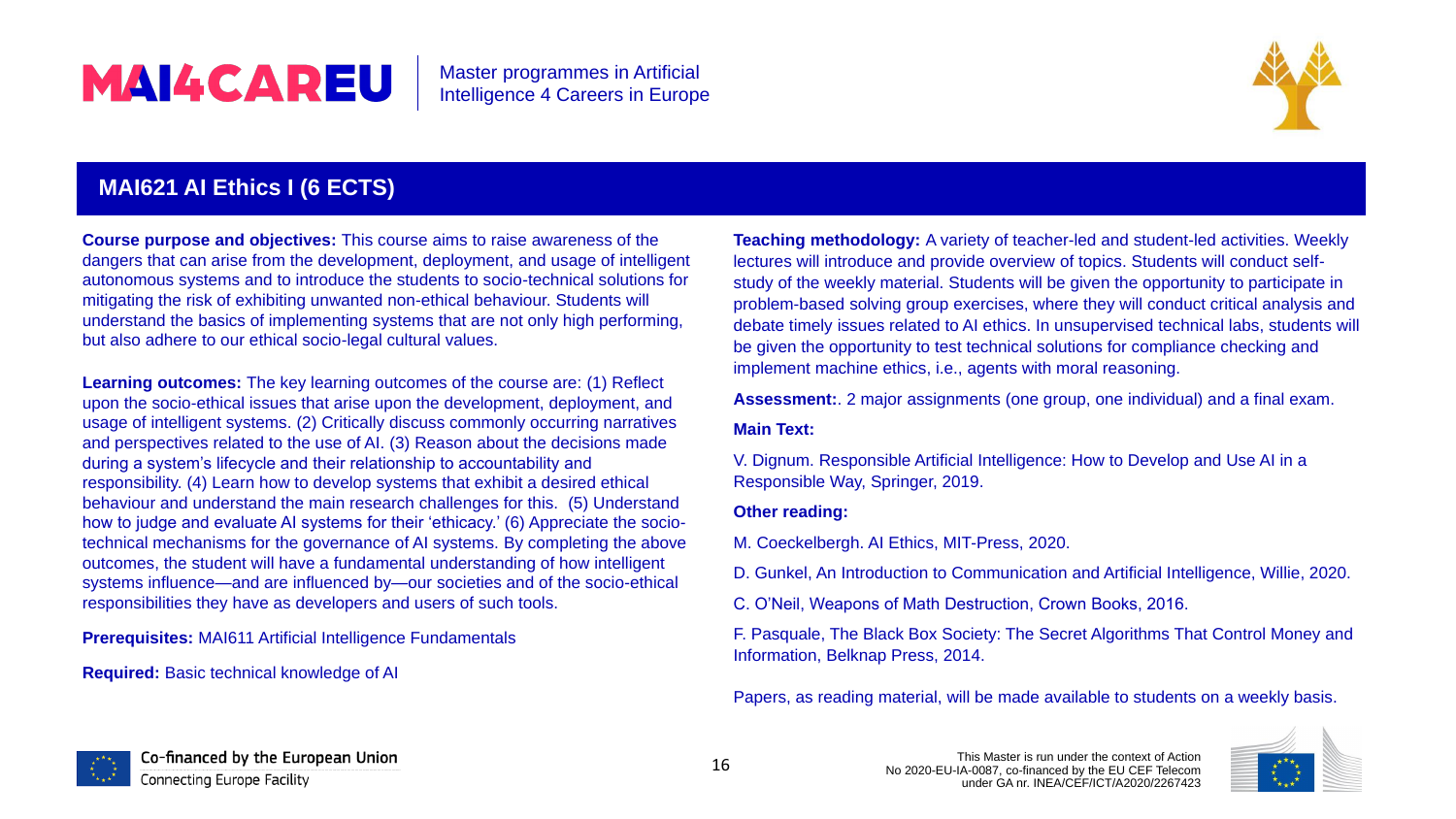### **MAI631 AI Ethics II and AI Policy Making (4 ECTS)**

**Course purpose and objectives:** The main purpose of this (second) course on AI Ethics is to help the students understand in depth the major ethical issues that concern various sectors of the society and how these are reflected into AI policy by governments and organizations, particularly by EU policy on AI. The students will understand how research into AI Ethics feeds into policy and how policy requirements affect the development of AI systems.

**Learning outcomes:** The key learning outcomes of the course are: (1) Grasp the importance role of analysing and mitigating socio-ethical issues by forming AI policies at various levels in the society. (2) Acquire an in-depth knowledge about governmental and intergovernmental AI policy initiatives—particularly by and within the European Union. (3) Understand the relationship between ethical governance and regulatory frameworks. (4) Explore how AI Ethics affects the strategy of large and small companies for the development of their AI systems. (5) Develop a critical understanding of socio-technical mechanisms for the governance of AI systems, recognizing the drawbacks and benefits of each approach. (6) Reflect upon how research in AI feeds into AI policy and how AI policy creates new needs for research into AI Ethics. By completing these outcomes, the student will be able to understand and comment on AI policies and the research challenges emerging from them

#### **Prerequisite:** MA621 AI Ethics I

**Required:** Basic technical knowledge of AI.



Co-financed by the European Union Connecting Europe Facility



**Teaching methodology:** Bi-weekly lectures will introduce and provide overview of topics. Students will conduct a self-study on a weekly basis by attending seminars with guest speakers on AI Ethics & Policy issues, studying a policy documents, and applying AI policies to their AI projects (e.g., undergraduate dissertations, assignments from other projects, etc). Students will be required to present the results of their study in reports and/or presentations to the class.

**Assessment:** Bi-weekly short assignments, one group project and final essay exam.

### **Bibliography:**

EU AI Policy documents such as: The ethics of artificial intelligence: Issues and initiatives; Ethics guidelines for trustworthy AI; Artificial intelligence: From ethics to policy

Other AI Policy resources: OECD AI Policy Observatory; AI Policy Forum at MIT

Open Lecture Resources: Ethics in AI seminar series at Oxford; Online Speaker Series on the Ethics of Argumentation; AI Ethics Seminars at Chalmers

Journal of AI Ethics, Springer (launched in February 2021).

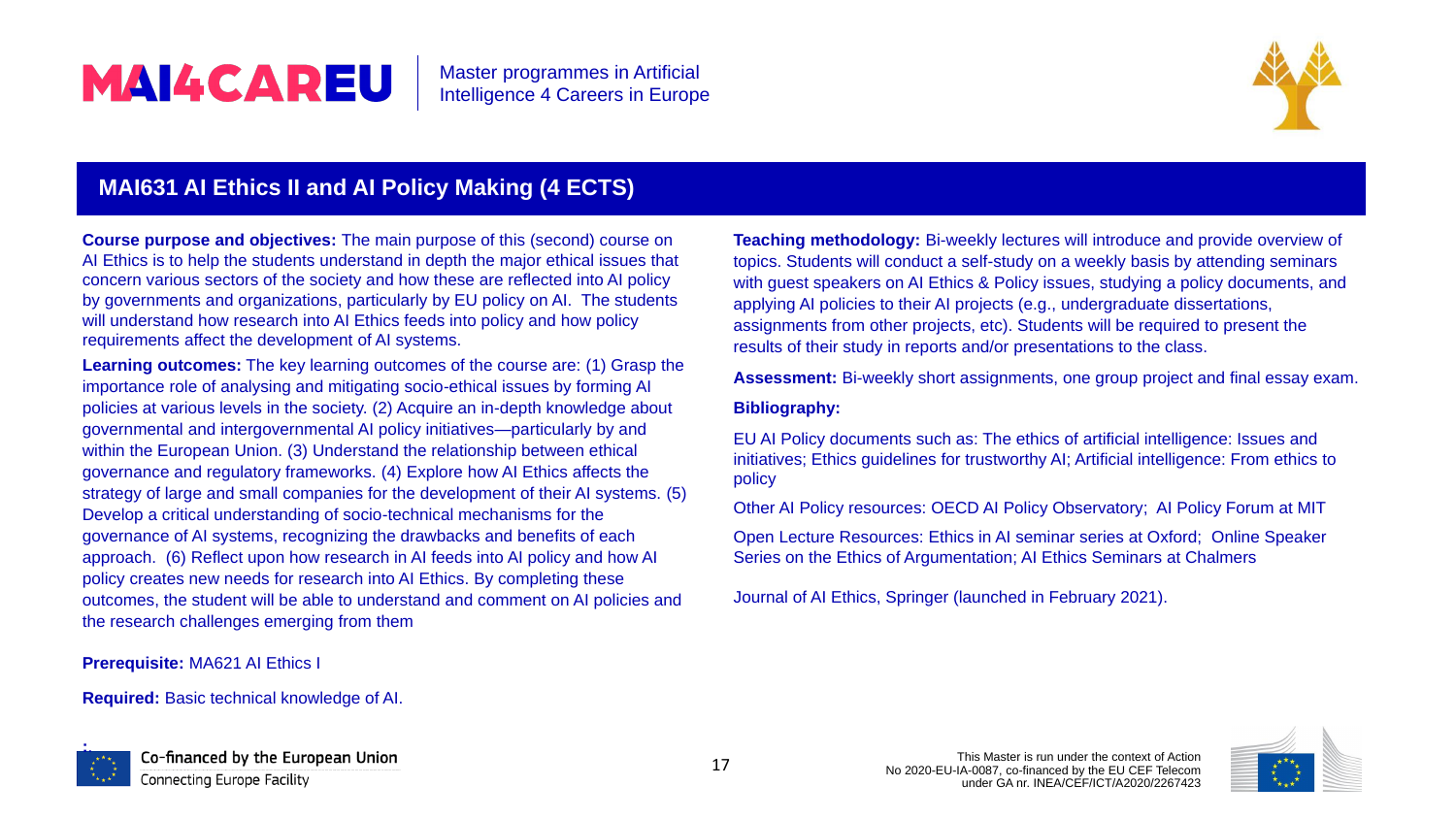MAI4CAREU Master programmes in Artificial Intelligence 4 Careers in Europe **MAI622 AI Entrepreneurship (8 ECTS) Course purpose and objectives:** The course examines issues faced by Startup **Assessment:** Final semester project presentation, midterm paper, reading Founders and Chief Technology Officers who need to innovate at the boundaries assignments. of AI, Information Technology and Business by understanding all perspectives. **Bibliography (indicative): Learning outcomes:** After taking this course, students should be able to: (1) Understand and explain the interplay between Big Data, Machine Learning and Cade Metz (2021). "The Genius Makers: The Mavericks Who Brought A.I. to Google, various application domains. (2) Evaluate technological ideas and apply the key Facebook, and the World." Random House Business. stages of turning an idea or invention into a commercial product. (3) Apply the Lee, Kai-Fu (2018). "AI Superpowers: China, Silicon Valley, And The New World Business Model Canvas methodologies in Information Technology and Scientific Order." Houghton Mifflin Harcourt Company. application contexts. (4) Recognize and undertake the steps of the Disciplined Smith, B. and Browne C.A. (2019). "Tools and Weapons. The Promise and the Peril Entrepreneurship methodology, and manage the key activities required to bring an of the Digital Age." Penguin. innovative product or service to the market: product definition and market segmentation; value proposition analysis and high-level product specification; O'Neil, C. (2016). "Weapons of Math Destruction: How Big Data Increases Inequality market and competition analysis; business model definition and revenue models; and Threatens Democracy." Crown. customer and user acquisition; minimum viable product definition and product Bill Aulet, "Disciplined Entrepreneurship." Wiley, 2013. implementation planning. (5) Understand the basics of fundraising and financing options for a startup. (6) Understand the basics of incorporation and company Bill Aulet, "Disciplined Entrepreneurship Workbook." Wiley, 2017. structure. (7) Understand the key challenges for attracting talent, establishing and Alexander Osterwalder et al, "Value Proposition Design: How to Create Products and managing a startup team. (8) Apply tools for project and team management, Services Customers Want." Wiley, 2014. collaboration, ideation, rapid prototyping: Trello, Slack, SimpleMind, Proto.io, Github, Google AdService, Google Cloud, Heroku, etc. (9) Prepare pitch decks, Ben Horowitz, "The Hard Thing about Hard Things." Harper Business, 2014. and pitch in front of potential investors, an ΑΙ-related business Steven G. Blank, "The Four Steps to the Epiphany. Successful Strategies for idea/product/service. Products that Win." Lulu, 2006.

**Teaching methodology:** Lectures (3 hours weekly), Recitation (1 hour weekly), Team Project (all semester).



Co-financed by the European Union

**Connecting Europe Facility** 



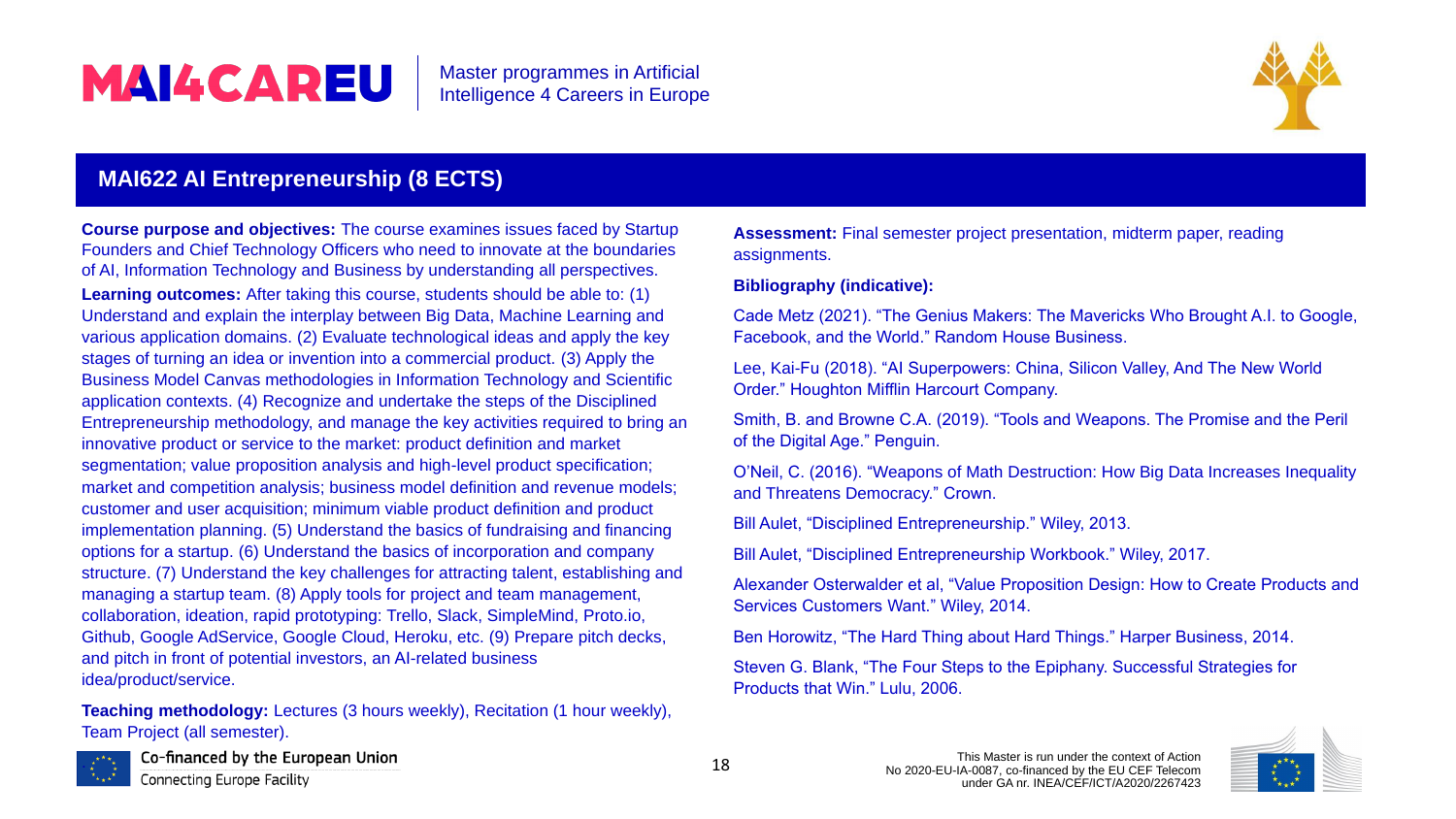### **MAI623 Natural Language Processing (8 ECTS)**

**Course purpose and objectives:** Natural language processing (NLP) seeks to provide computers with the ability to intelligently process human language, extracting meaning, information, and structure from text, speech, web pages, and social networks. The goal of this course is to provide the fundamental aspects of NLP systems, as well as introduce recent advancements in the field of NLP and Deep Learning. The course is organized into two parts: (1) Fundamental knowledge, concepts, and techniques of NLP. (2) Introduction to Deep Learning methods for NLP.

**Learning outcomes:** The students who complete this course successfully will be able to: (1) Comprehend various fundamental concepts of NLP: Text processing (normalization, lemmatization, stemming, etc.), language models (N-Grams), word representation (word embeddings), and text classification with Machine Learning. (2) Familiarize with known NLP tasks: Named Entity Recognition (NER), Part-of-Speech tagging (PoS), Dependency and Syntax parsing. (3) Employ Machine Learning (ML) techniques for text classification (e.g., Naive Bayes) and be able to properly apply the NLP feature engineering process. (4) Extend their knowledge with advanced methods in NLP and Deep Learning: Word Vectors, Word2vec algorithm, BERT. (5) Apply their knowledge on real-world research applications of NLP and recognize the societal impact in cases of misinformation and hatespeech identification. (6) Design efficient and effective NLP solutions to a variety of problems, using state-of-the-art tools.

#### **Prerequisites:** MAI612 Machine Learning



Co-financed by the European Union Connecting Europe Facility



**Required:** Familiarity with Python.

**Teaching methodology:** Students will meet the expected learning outcomes through participation in lectures, active participation and in class discussions, and actual practice with programming assignments and the final project. The lectures will be hybrid, with the possibility of both physical and virtual presence of the students.

**Assessment:**. Student progress is evaluated continuously through class participation and the assessment of at-home assignments, group project deliverables, and final exam. The final grade is based on the following formula (the percentages are indicative): Assignments and Participation: 30%; Final Project: 40%; Final Exam: 30%

#### **Bibliography:**

Dan Jurafsky and James H. Martin. Speech and Language [Processing](https://web.stanford.edu/~jurafsky/slp3/)

Jacob Eisenstein. Natural Language Processing

Natural Language Processing with Python: Analyzing Text with the Natural Language Toolkit 1st Edition

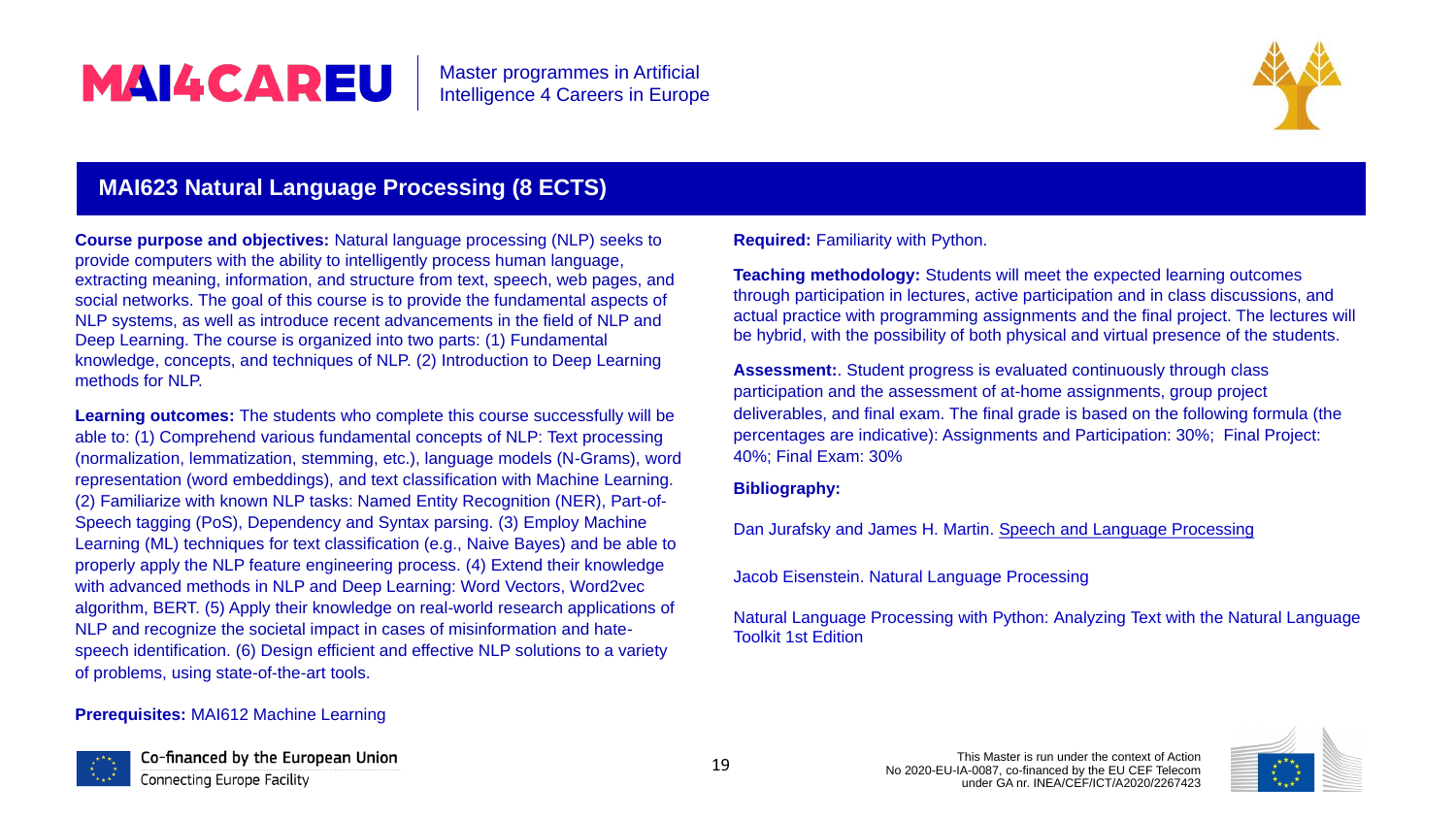### **MAI601 AI Camp (4 ECTS)**

**Course purpose and objectives:** Raising the awareness that students are studying in an EU wide program. Awareness of the career opportunities in the various countries and further studies at the partner universities. Initiating joint supervision and joint research.

**Learning outcomes:** Learning to collaborate at a distance in a multi-national group. Learning to present and to defend his or her own work in an international community of peers and experts. Improved social skills of students.

**Teaching methodology:** One-week retreat in some relatively isolated place so that students and faculty from the universities participating in the network of MAI4CAREU can have a close working interaction. Before the event the students who will participate are given projects to carry out in groups of 3-4 students from different universities. At the event they are asked to finalize their project and present it to the community attending the camp. Groups of Students will also jointly present research studies of some topic in AI. There will also be a special session where students can give feedback on the Masters program that they are attending. Faculty and SMEs will present to the students, current career and further research opportunities in the institutions and other links they have in the EU.

**Assessment:**. Students will be assessed on their presentations at the event and on their related reports. This will be a simple Pass/Fail assessment.



Co-financed by the European Union Connecting Europe Facility



#### **Bibliography:**

Students will be given reading material to help them with their project preparation and with their presentations at the summer camp.

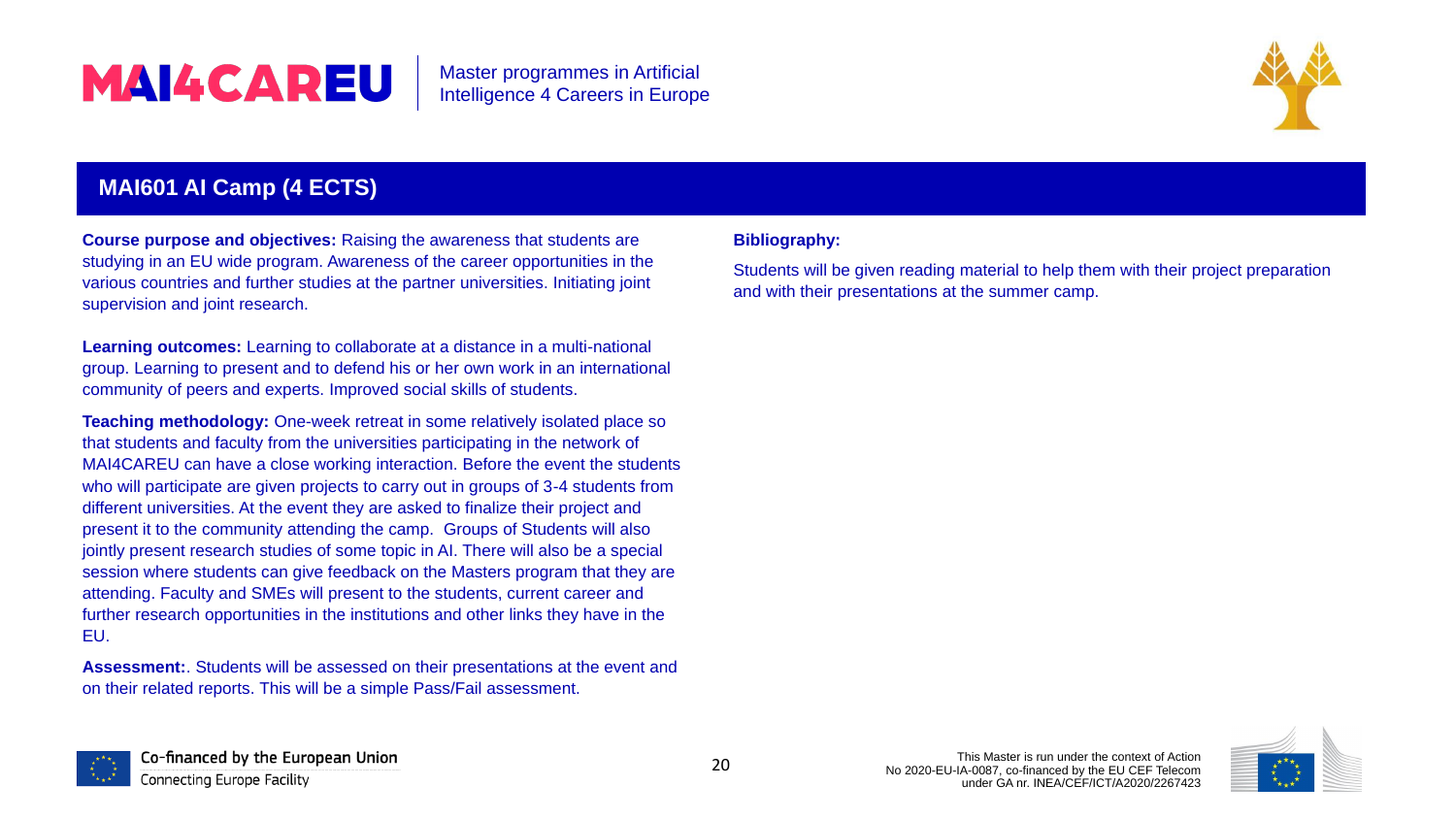**Course purpose and objectives:** The medical domain has presented key challenges to the AI community from the early days of AI research. It is not an exaggeration to say that this pioneering work, particularly in medical expert systems, and its undisputable successes, some in real-life settings, has helped both in restoring confidence in the promise of AI, that at some point was disturbed after its failure to deliver fully on the very ambitious initial goals that it had set, and in paving the way towards more viable paths harnessing the mechanization of knowledge and human expertise. The aim of this elective course is to familiarize students with the past, present and future of Artificial Intelligence in Medicine, illustrating the discussion with several case studies, and pinning down the humancentric and ethical aspects underlying the given applications. **Learning outcomes:** Upon completion of the course the students will have a good understanding, from a critical perspective, of the span of applications of AI methods and techniques in the medical domain, and the methodologies used in developing such applications. More specifically the students will understand the importance of time in medical information systems and how time can be modelled, be conversant with data-driven clinical decision-making, and grasp the regulatory, social, ethical and legal issues of Artificial Intelligence in Medicine. **Required:** MAI611 AI Fundamentals **Teaching methodology:** Lectures and discussions particularly around the presented case studies. Students would be strongly guided to view all topics presented and discussed with a critical eye.



Co-financed by the European Union Connecting Europe Facility



# MAI4CAREU

This Master is run under the context of Action Master programmes in Artificial Intelligence 4 Careers in Europe **MAI643 AI in Medicine (8 ECTS) Assessment:** Final exam, midterm exam and project assignments. **Main texts:** A.C. Chang, Intelligence-Based Medicine: Artificial Intelligence and Human Cognition in Clinical Medicine and HealthCare, Academic Press, 2020. C. Combi, E. Keravnou-Papailiou and Y. Shahar, Temporal Information Systems in Medicine, Springer, 2010. L. Xing, M.L. Giger and J.K. Min (editors), Artificial Intelligence in Medicine: Technical Basis and Clinical Applications, Academic Press, 2021. **Other reading:** A. Panesar, Machine Learning and AI for Healthcare: Big Data for Improved Health Outcomes, Apress, 2021. T. Lawry, AI in Health: A Leader's Guide to Winning the New Age of Intelligent Health Systems, CRC Press, 2020. N. Lavrac, E.T. Keravnou and B. Zupan (editors), Intelligent Data Analysis in Medicine and Pharmacology, Kluwer Academic Publishers, 1997. E.T. Keravnou (editor), Deep Models for Medical Knowledge Engineering, Elsevier Science Publishers, 1992. Scientific papers from thematic and/or standard issues of relevant journals, primarily the journal Artificial Intelligence in Medicine (AIME) published by Elsevier.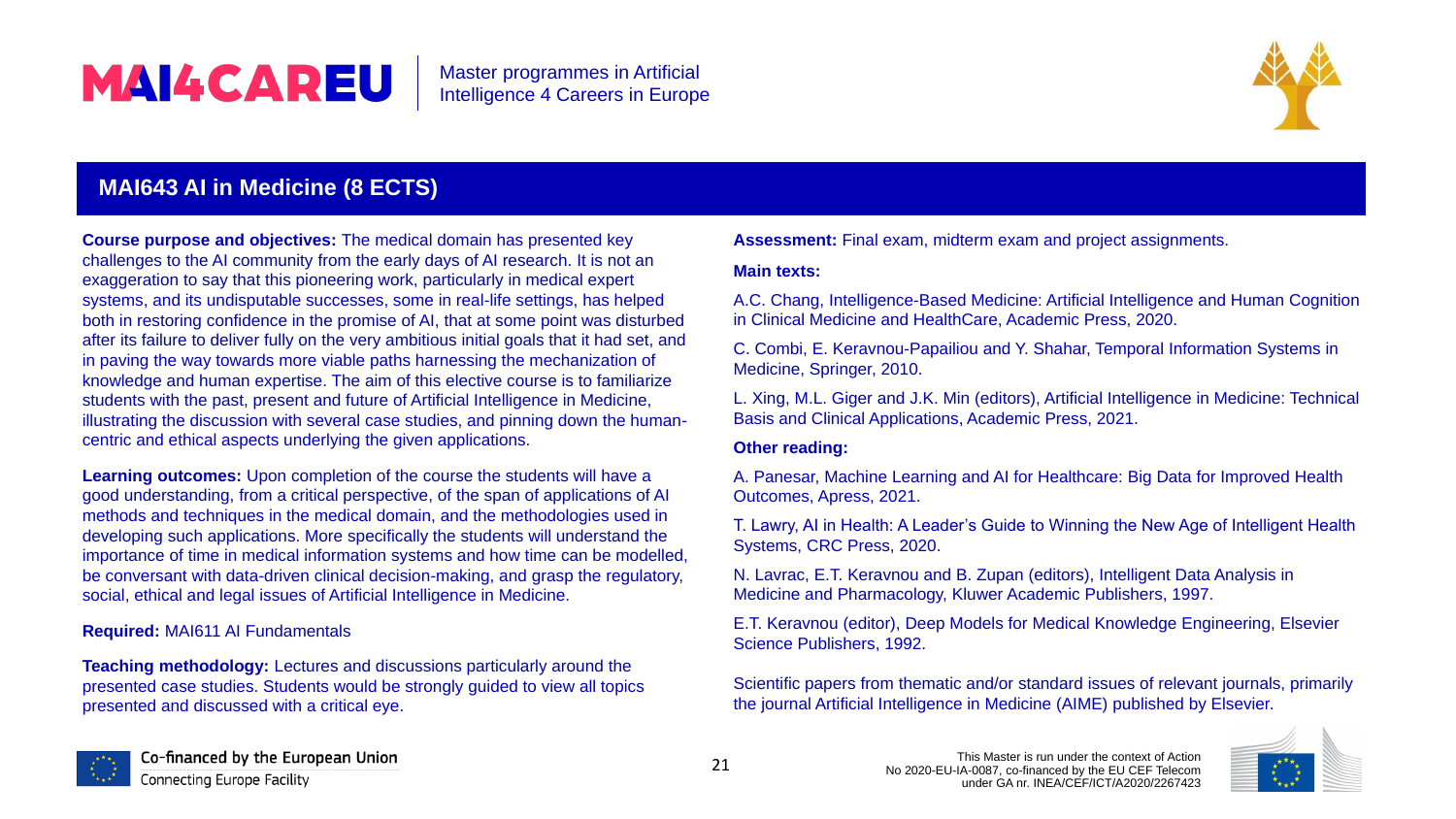### **MAI644 Computer Vision (8 ECTS)**

**Course purpose and objectives:** This course aims to build a fundamental understanding of classic computer vision, starting at extracting and describing features such as edges and corners from images, moving to mid-level tasks such as model fitting and image stitching, then, high-level tasks such as semantic segmentation, recognition, and detection, and ending with motion and extracting scene geometry from images.

> David A. Forsyth and Jean Ponce. Computer Vision A Modern Approach, 2<sup>nd</sup> Edition, Prentice Hall. 2012.

Richard Szeliski. Computer Vision: Algorithms and Applications, 2<sup>nd</sup> Edition, Springer. 2020

**Learning outcomes:** At the end of this course, students should: (1)Understand the fundamentals of classic computer vision (2) Be able to identify the recent trends and developments in computer vision (3) Identify limitations of the current state of the field and the immense potential for commercial applications of computer vision (4) Apply mathematical methods in a rigorous manner in order to solve computer vision tasks (5) Know how an image is formed and how cameras work (6) Know what features are and how they are extracted from an image (7) Know what edge and corner detection is (8) Know how features are described, stored and how they are used to solve computer vision problems (9) Understand classic computer vision algorithms such as RANSAC or Normalized cuts as well as methods such as PCA (10) Be confident in camera models and projective transformations (11) Know what camera extrinsic and intrinsic parameters are how to perform camera calibration (12) Understand how stereo and multi-view reconstruction works, and be able to appreciate structure from motion algorithms (13) Understand high-level tasks such as segmentation, recognition, detection, tracking.



Co-financed by the European Union Connecting Europe Facility



**Prerequisites:** MAI612 Machine Learning

**Required**: Linear algebra, data structures and algorithms

**Teaching methodology:** Lectures and labs

**Assessment:** Final exam (40%); Mid-term exam (30%); Coursework and assignments (30%). To qualify one must: (i) Hand in all assignments and coursework (ii) Achieve at least 50% weighted average in the mid-term and final exam (iii) Achieve at least 50% overall.

#### **Main texts:**

#### **Other reading:**

Hartley and Andrew Zisserman. Multiple View Geometry in Computer Vision. Academic Press, 2002.

Christopher Bishop. Pattern Recognition and Machine Learning, Springer, New York, NY. 2006.

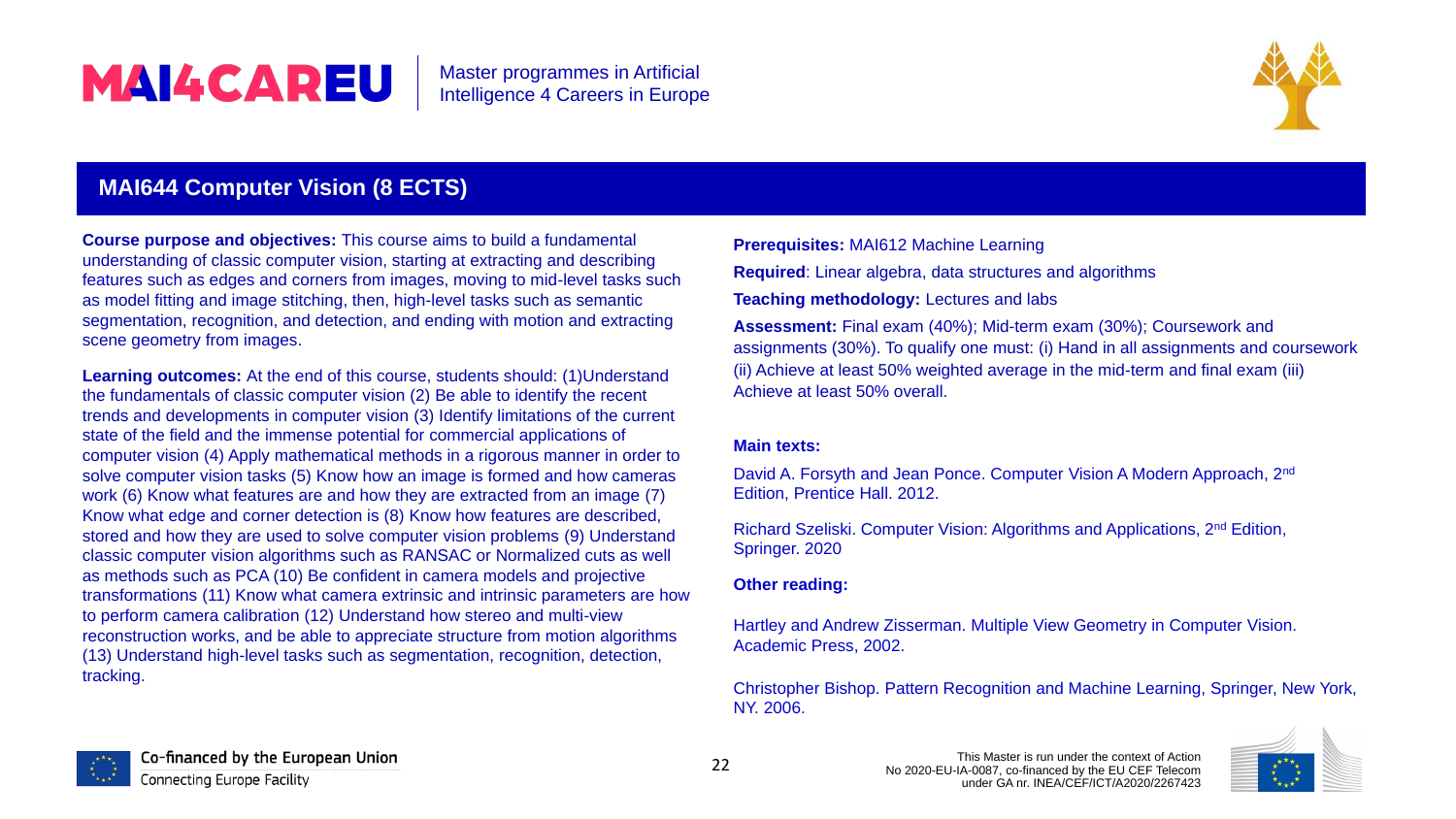### **MAI645 Machine Learning for Graphics and Computer Vision (8 ECTS)**

**Course purpose and objectives:** This course will offer an introduction to machine learning algorithms, the use of deep learning and its applications in computer vision and graphics. The course will also operate as a graduate-level seminar with weekly readings (1 hour per week), summarizations, and discussions of recent papers.

**Learning outcomes:** Participants will explore the latest developments in neural network research and deep learning models that are enabling highly accurate and intelligent computer vision and graphics systems. By the end, participants will: (1) Be familiar with fundamental concepts and applications in computer vision and graphics. (2) Grasp the principles of state-of-the art deep neural networks. (3) Gain knowledge of high-level vision tasks, such as object recognition, scene recognition, face detection and human motion categorization. (4) Gain knowledge of high-level graphics tasks, such as composite image generation, style transfer, motion reconstruction, and motion synthesis. (5) Develop practical skills necessary to build highly accurate, advanced computer vision and graphics applications

**Required:** Experience in programming with Python; Experience with linear algebra, calculus, statistics and probability.

**Teaching methodology:** 3 hours lectures; 1.5 hours lab; 1 hour for recitation and discussion on recent papers

**Assessment:**. Exams (30%); Student paper presentations (15%); Programming assignments (25%); Final course project (30%)



Co-financed by the European Union Connecting Europe Facility





#### **Bibliography:**

Deep Learning, by Ian Goodfellow, Yoshua Bengio, Aaron Courville, MIT Press, 2016

Computer Vision: Advanced Techniques and Applications, by Steve Holden, CLANRYE INTERNATIONAL, 2019

Pattern Recognition and Machine Learning, [Christopher Bishop](https://www.microsoft.com/en-us/research/people/cmbishop/), Springer, 2016



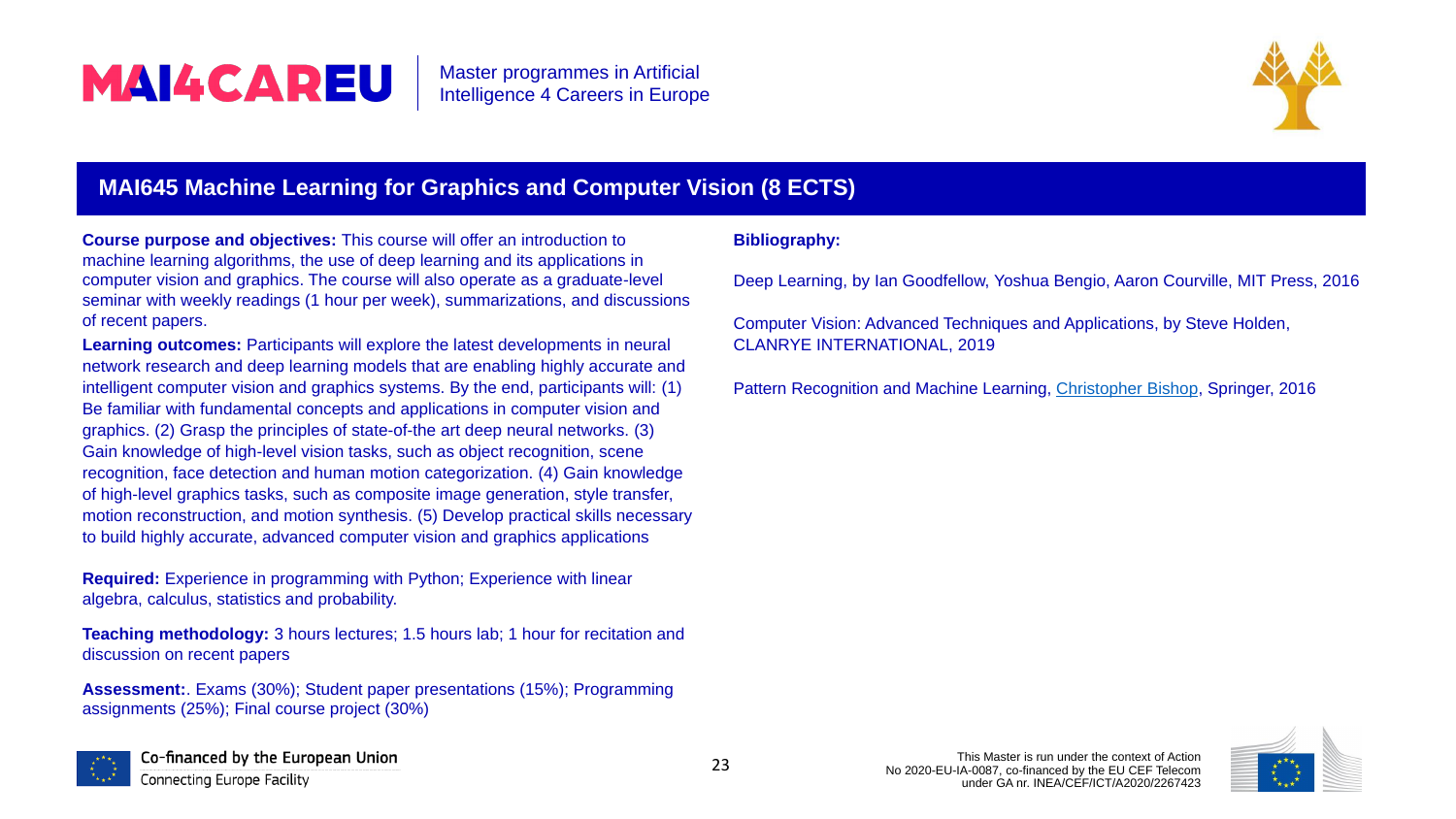### **MAI646 Cognitive Programming for Human-Centric AI**

**Course purpose and objectives:** The introduction of students into the new framework for Cognitive Computing for the development of Cognitive Systems that serve the needs of Human-centric AI. The theoretical understanding of the challenges of such cognitive systems and the development of knowledge for their practical application.

Learning outcomes: The key learning outcomes of the course are for students to master: (1) Properties and Design of Cognitive Systems. (2) Automated Cognitive Decision Making. (3) Argumentation for Human Cognitive Reasoning. (4) Computational Argumentation. (5) Learning & Reasoning in Cognitive Systems. (6) Software Methodology for Cognitive Assistants.

#### **Required:** Basic knowledge of AI

**Teaching methodology:** Weekly lectures will introduce and provide overview of the course topics. In addition, there will be a running project throughout the course for the students to develop a Cognitive Assistant of their own application choice. The students will also undertake a bibliography assignment to review a topic related to Cognitive Computing from other disciplines. Small exercises help the student develop knowledge representation skills in argumentation form and programming skills in the Gorgias system of argumentation.

**Assessment:** Two major projects, one on research study and one developing a Cognitive Assistant. Four small assignments and a final exam.





| <b>(8 ECTS)</b> |  |
|-----------------|--|
|                 |  |

|                       | <b>Bibliography:</b>                                                    |
|-----------------------|-------------------------------------------------------------------------|
| Эt                    | David Vernon, Artificial Cogntive Systems, MIT Press, 2014.             |
|                       | Antonio Lieto, Cognitive Designs for Artificial Minds, Routledge, 2021. |
| $\mathsf O$           | Journal of Cognitive Systems Research, Elsevier.                        |
|                       | Journal of Advances of Cognitive Systems.                               |
|                       | <b>Journal of Computational Cognitive Science.</b>                      |
|                       | Principles of Synthetic Intelligence, Oxford University Press, 2009.    |
| $\boldsymbol{\theta}$ | <b>Research Documents on Cognitive Computing</b>                        |

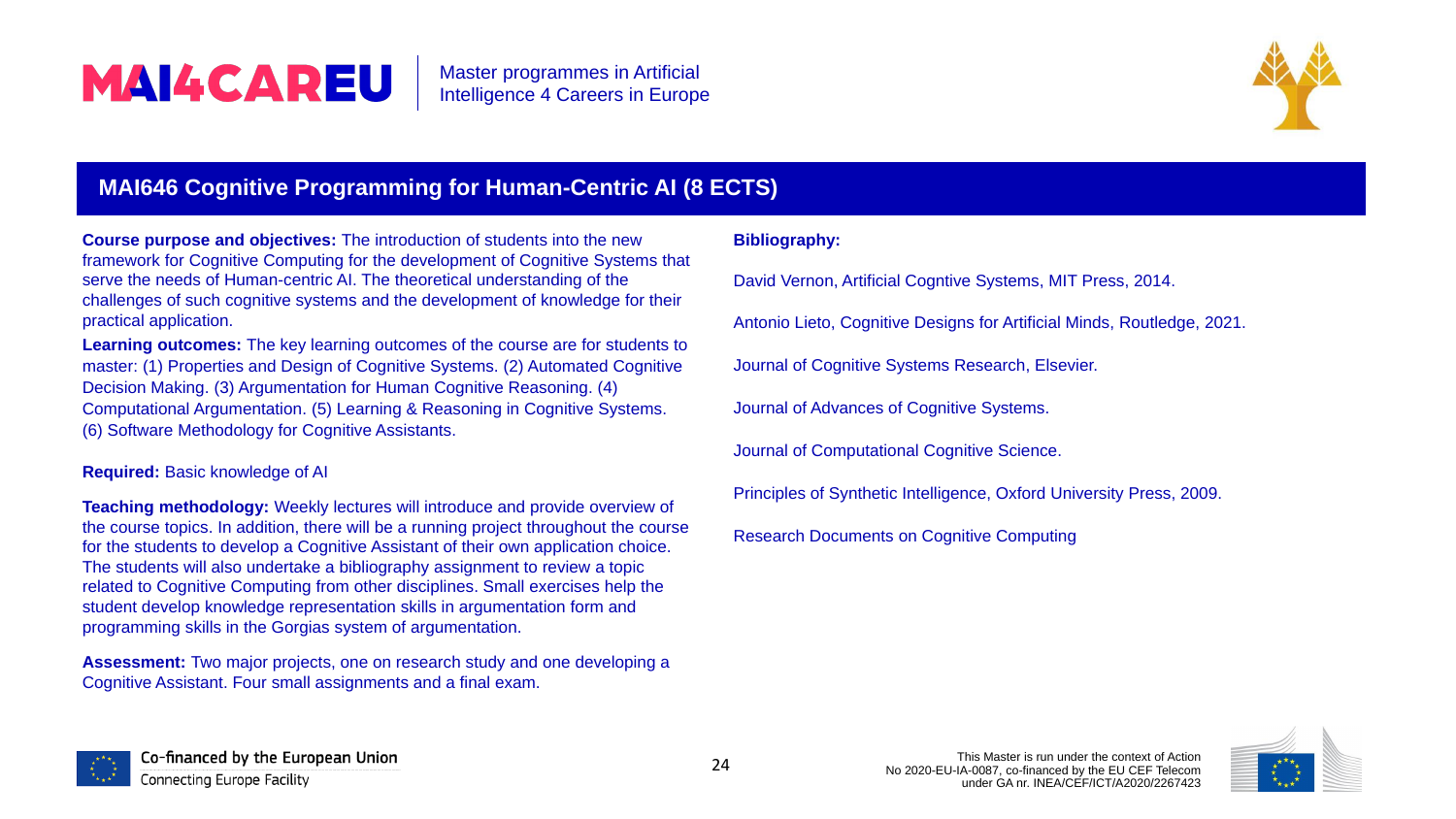### **MAI647 Computational Neuroscience (8 ECTS)**

**Course purpose and objectives:** Computational Neuroscience is an emerging and dynamically developing field aiming to elucidate the principles of information processing by the nervous system. This course aims to develop and apply computational methods for studying brain and behaviour as well as understanding the dynamics of the conscious mind.

**Learning outcomes:** The learning outcomes for the students are the following: (1) understand and be able to explain the fundamental principles of information processing by neural systems (2) appreciate the importance of computational neuronal models in the quest of understanding the brain and the fact that many aspects of neuroscience cannot be understood without appropriate computational modeling framework (3) understand the most important biophysical neuronal models and the different levels of description and complexity in computational neuronal modelling from the level of the single neuron to that of neural networks (4) understand neuronal dynamics and learn how high dimensional neuronal models can be reduced to low dimensional neural models (5) understand how experimentally recorded physiological signals enable us to understand the functionality of neurons/systems in the brain and how statistical approaches help in the analysis of such data (6) be able to implement/simulate basic computational neuronal models through programming (7) become familiar and be able to use various computational neuroscience simulation software packages for modelling complex biophysical models and experimentally observed phenomena (8) be able to grasp the importance of high-level modelling abstraction from the underlying neuronal principles for understanding brain behaviours (9) critical reading and discussion of recently published scientific papers.



Co-financed by the European Union

**Connecting Europe Facility** 



| <b>Required:</b> Linear algebra, differential equations, programming                                                                                                                       |
|--------------------------------------------------------------------------------------------------------------------------------------------------------------------------------------------|
| <b>Teaching methodology:</b> Lectures (3 hours weekly), Recitation (1 hour weekly) and<br>Laboratory (2 hours weekly).                                                                     |
| <b>Assessment:</b> Final exam, midterm exam and laboratory exercises /oral<br>presentations of selected research papers.                                                                   |
| <b>Bibliography (indicative):</b><br>P. Dayan and L. Abbott, Theoretical Neuroscience: Computational and Mathematical<br>Modelling of Neural Systems, Cambridge, MA: MIT Press, 2001.      |
| W. Gerstner, W. M. Kistler, R. Naud and L. Paninski, Neuronal Dynamics: From<br>single neurons to networks and models of cognition, Cambridge: Cambridge<br><b>University Press, 2014.</b> |
| D. Sterratt, B. Graham, A. Gilles and D. Willshaw, Principles of Computational<br>Modelling in Neuroscience, Cambridge: Cambridge University Press, 2011                                   |
| W. Gerstner and W. M Kistler, Spiking Neuron Models: Single Neurons, Populations<br>and Plasticity, Cambridge: Cambridge University Press, 2002.                                           |
| C. Koch, Biophysics of Computation: Information Processing in Single Neurons,<br><b>Oxford: Oxford University Press, 1998.</b>                                                             |
| T. Trappenberg, Fundamentals of Computational Neuroscience, 2nd Edition, Oxford:<br><b>Oxford University Press, 2010.</b>                                                                  |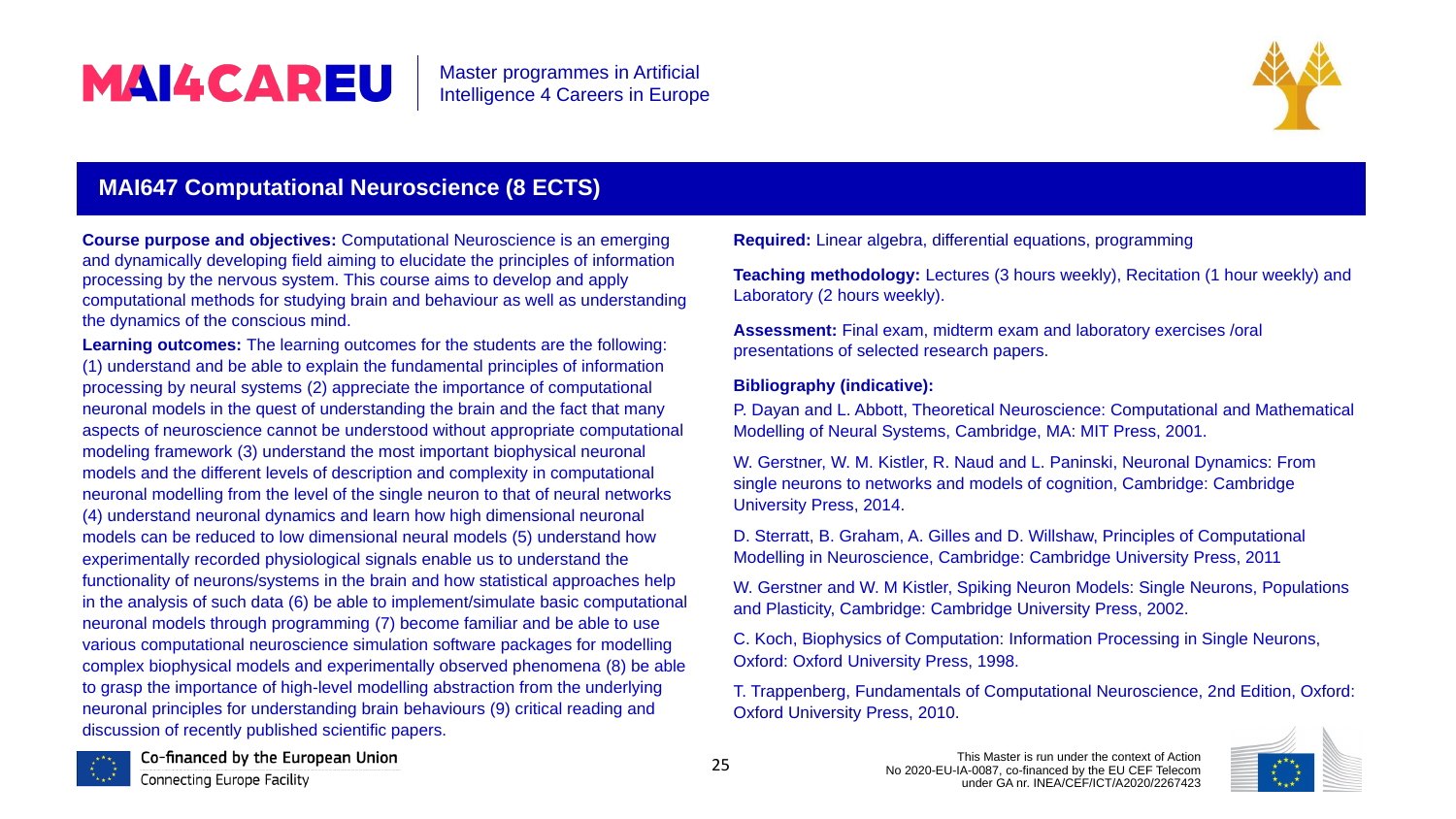### **MAI648 Human-Centered Intelligent User Interfaces (8)**

**Course purpose and objectives:** The purpose of the course is to introduce students to fundamental principles and methods within the intersection of Artificial Intelligence and Human-Computer Interaction aiming to design and develop more efficient and effective user interfaces through the use of intelligent computation methods.

Learning outcomes: Upon completion of this course, students will have acquired *i*) an in-depth understanding of theoretical and practical aspects of intelligent user interfaces; *ii)* skills to design, develop and evaluate intelligent interactive systems by considering a variety of human factors, such as human cognitive and emotional characteristics for improving the efficiency, effectiveness and user experience in interactive systems; and *iii)* abilities to synthesize and evaluate the potential of this knowledge in relation to deploying intelligent user interfaces in real-life applications.

**Required:** Basic knowledge on AI and HCI; general programming knowledge.

**Teaching methodology:** Lectures covering the theoretical foundations of intelligent user interfaces, discussion of practical examples, and lab activities for designing and implementing intelligent user interfaces.

**Assessment:**. Final exam, midterm exam and homework (theoretical and programming assignments).





| <b>ECTS</b> |                                                                                                                                                                                                                                 |
|-------------|---------------------------------------------------------------------------------------------------------------------------------------------------------------------------------------------------------------------------------|
|             | <b>Bibliography:</b>                                                                                                                                                                                                            |
|             | Germanakos, P., Belk, M. (2016). Human-Centered Web Adaptation and<br>Personalization - From Theory to Practice. Human-Computer Interaction Series,<br>Springer, doi: 10.1007/978-3-319-28050-9                                 |
|             | Brusilovski, P., Kobsa, A., Nejdl, W. (2007). The Adaptive Web: Methods and<br>Strategies of Web Personalization, Springer, doi: 10.1007/978-3-540-72079-9                                                                      |
| S           | Shneiderman, B., Plaisant, C., Cohen, M., Jacobs, S., Elmqvist, N., Diakopoulos, N.<br>(2017). Designing the User Interface: Strategies for Effective Human-Computer<br>Interaction (6th Edition), Pearson, ISBN: 9780134380384 |
|             | Preece, J., Sharp, H., Rogers, Y. (2015). Interaction Design: Beyond Human-<br>Computer Interaction (4th Edition), Wiley, ISBN: 978-1-119-08879-0                                                                               |
|             |                                                                                                                                                                                                                                 |

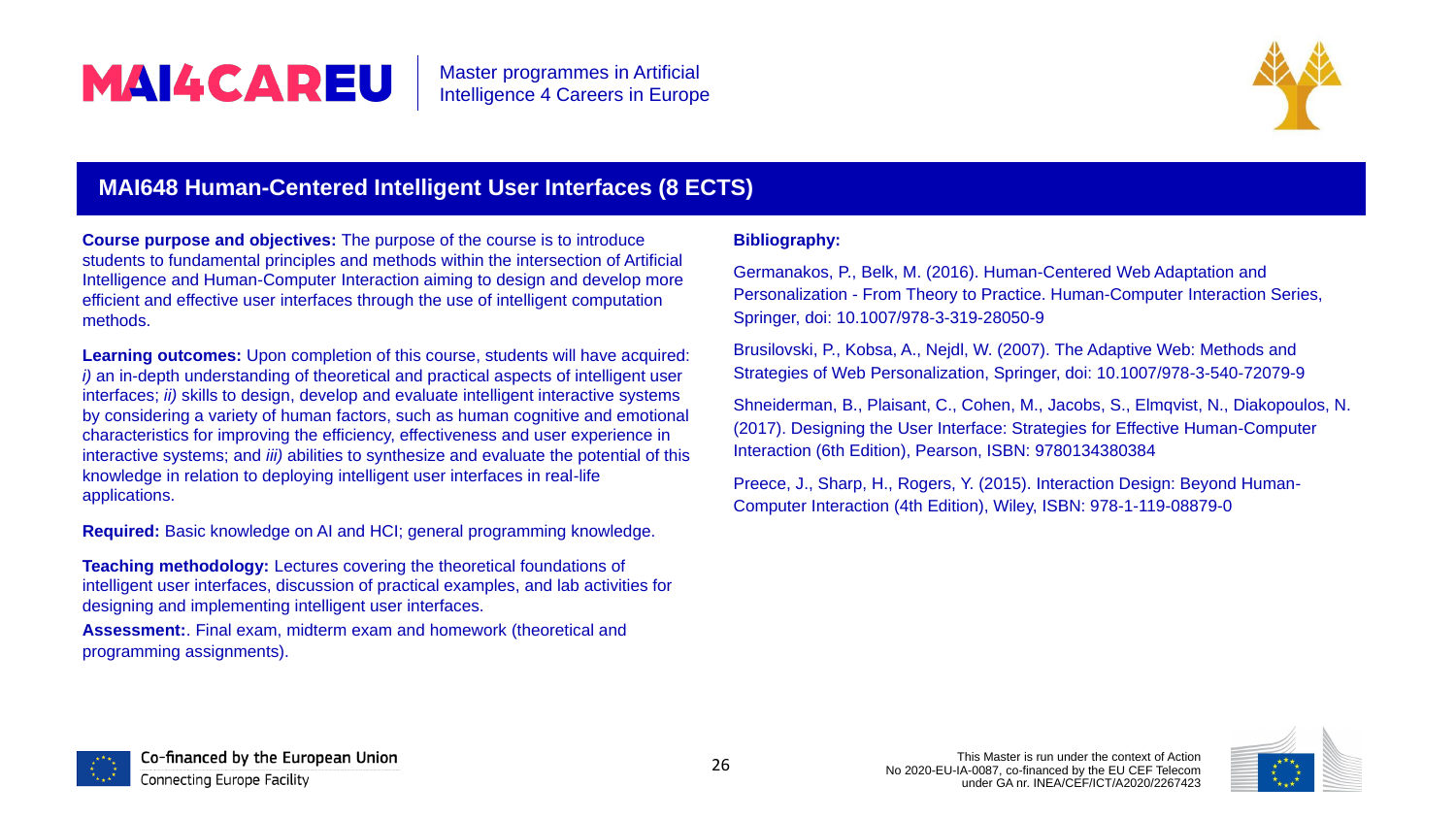### **MAI650 Internet of Things (8 ECTS)**

**Course purpose and objectives:** The internet of things (IoT) is a computing concept that describes the idea of everyday physical objects being connected to the internet and being able to identify themselves to other devices. IoT has emerged as a new paradigm aimed at providing solutions for integration, communication, data consumption, and analysis of smart devices. To this end, connectivity, interoperability, and integration are inevitable parts of IoT communication systems. Whereas IoT, due to its highly distributed and heterogeneous nature, is comprised of many different components and aspects, providing solutions to integrate this environment and hide its complexity from the user side is inevitable. In this course, different building blocks of IoT, such as sensors and smart devices, M2M communication, data collection and processing and the role of humans in future IoT scenarios are elaborated upon and investigated. The major focus will be to provide an overview on IoT tools and applications and to introduce hands-on IoT communication concepts through lab exercises.

Rajkumar Buyya, Amir Vahid Dastjerdi, Internet of Things Principles and Paradigms, Morgan Kaufmann; 1<sup>st</sup> edition, 2016

**Learning outcomes:** Upon completion of this course, the student should be able to: (1) Explain the definition and usage of the term "Internet of Things" in different contexts. (2) Understand and describe the key components that make up an IoT system. (3) Apply the knowledge and skills acquired during the course to build and test a complete, working IoT system involving prototyping, programming and data analysis. (4) Independently research the technological trends which have led to IoT. (5) Understand where the IoT concept fits within the broader ICT industry and recognize possible future trends. (6) Valuate the impact of IoT on society by analyzing IoT systems with regard to sustainability, safety, integrity and ethics. (7) Appreciate the role of big data, cloud computing and data analytics in a typical IoT



**:**.

Co-financed by the European Union

Connecting Europe Facility



**Teaching methodology:** The course is taught through: (1) Interactive face-to-face lectures. (2) Group activities/discussions. (3) In class/lab activities. (4) Student Presentations. (5) Guest Lectures or significant recorded public lectures.

**Assessment:** Midterm exam (20%), assignments/project (30%), final exam (50%)

#### **Bibliography:**

J. Biron and J. Follett, "Foundational Elements of an IoT Solution", O'Reilly Media, 2016.

[Jamil Y. Khan](https://www.routledge.com/search?author=Jamil%20Y.%20Khan) and [Mehmet R. Yuce](https://www.routledge.com/search?author=Mehmet%20R.%20Yuce), Internet of Things (IoT) Systems and Applications, 2019, ISBN 9789814800297

David Hanes, Gonzalo Salgueiro, Patrick Grossetete, Robert Barton, and Jerome Henry, IoT Fundamentals: Networking Technologies, Protocols, and Use Cases for the Internet of Things, 2016, Cisco Press.

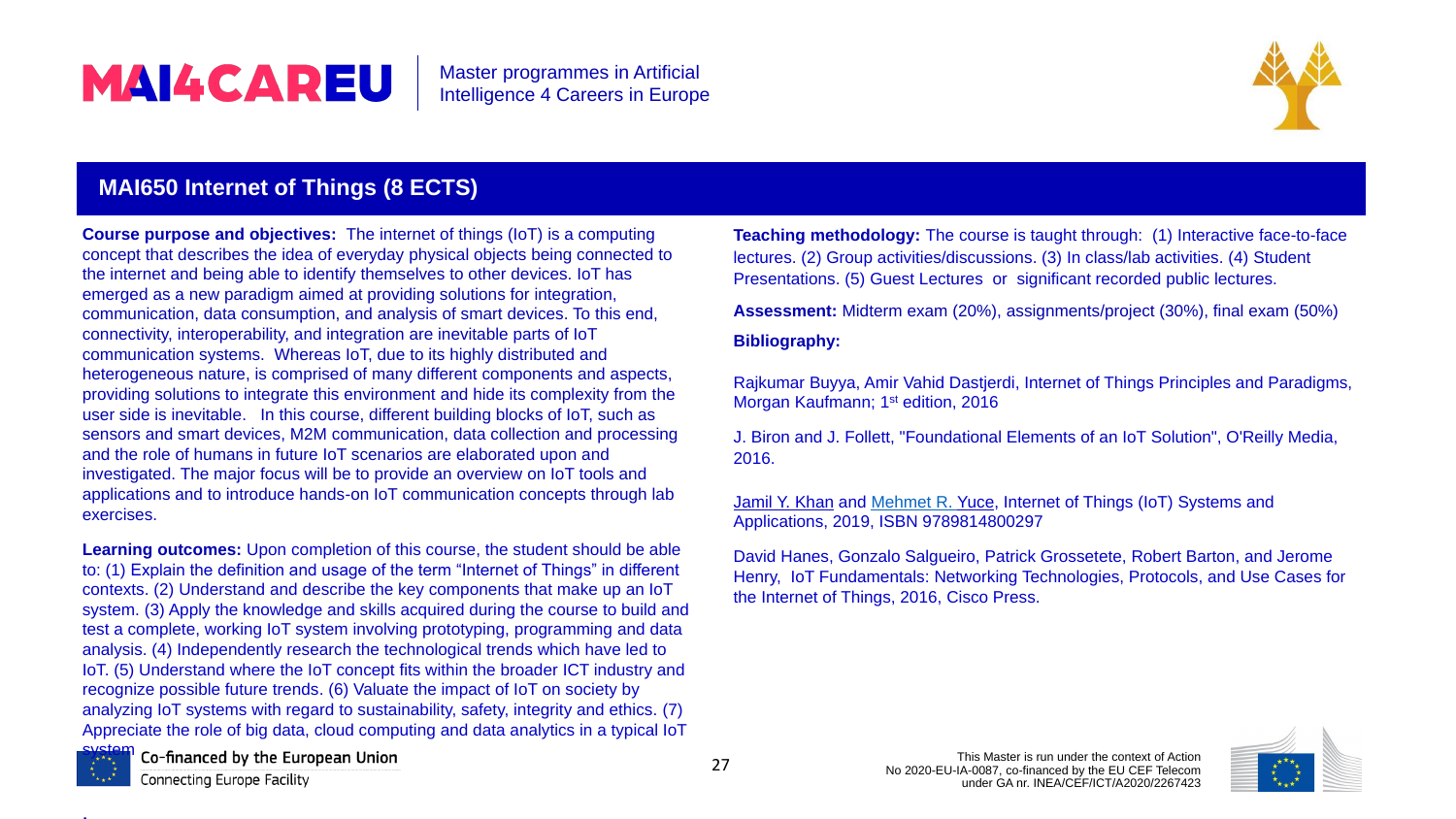### **MAI651 AI and Creativity (8 ECTS)**

**Course purpose and objectives:** Artificial intelligence (AI) is typically known as a collection of tools for solving hard problems spanning areas such as computer vision, speech and natural language processing. A less known use of AI is its capability for creativity. Through this course, the students will become familiar on how to build creative AI systems, and how various types of AI can be used for creative exploration in art, music and design.

**Learning outcomes:** Upon completing this course, the students are expected to: (1) understand how AI can be creative (2) implement evolutionary algorithms for open-ended exploration (3) implement generative deep learning models and explore their latent space (4) know how to use AI tools as a creative aid in a variety of applications (5) understand how computer games and AI can work together to find creative solutions for very hard real-world problems (6) become familiar with the cultural and creative industry and follow a series of invited lectures of distinguished individuals with practical examples of their work at the intersection of arts, science and technology.

**Prerequisites:** MAI611 AI Fundamentals, MAI612 Machine Learning

**Teaching methodology:** Teaching will be done through lectures given physically.

**Assessment:** Assignments (20%), Project presentations (40%), Final exam (40%)





| <b>Bibliography:</b>                                                                                                                                                 |
|----------------------------------------------------------------------------------------------------------------------------------------------------------------------|
| Bentley, P. J., & Corne, D. W. (2002). Creative evolutionary systems. Morgan<br>Kaufmann.                                                                            |
| Floreano, D., & Mattiussi, C. (2008). Bio-inspired artificial intelligence: theories,<br>methods, and technologies. MIT press.                                       |
| Goodfellow, I., Bengio, Y., Courville, A., & Bengio, Y. (2016). Deep learning. MIT<br>press.                                                                         |
| McCormack, J. and d'Inverno, M. (eds.) (2012). "Computers and Creativity".<br>Springer, Berlin.                                                                      |
| Pereira, F. C. (2007). "Creativity and Artificial Intelligence: A Conceptual Blending<br>Approach". Applications of Cognitive Linguistics series, Mouton de Gruyter. |
| Veale, T. (2012). "Exploding the Creativity Myth: The Computational Foundations of<br>Linguistic Creativity". Bloomsbury Academic, London.                           |
| Veale, T., Feyaerts, K. and Forceville, C. (2013). "Creativity and the Agile Mind: A<br>Multidisciplinary study of a Multifaceted phenomenon". Mouton de Gruyter.    |
|                                                                                                                                                                      |
|                                                                                                                                                                      |

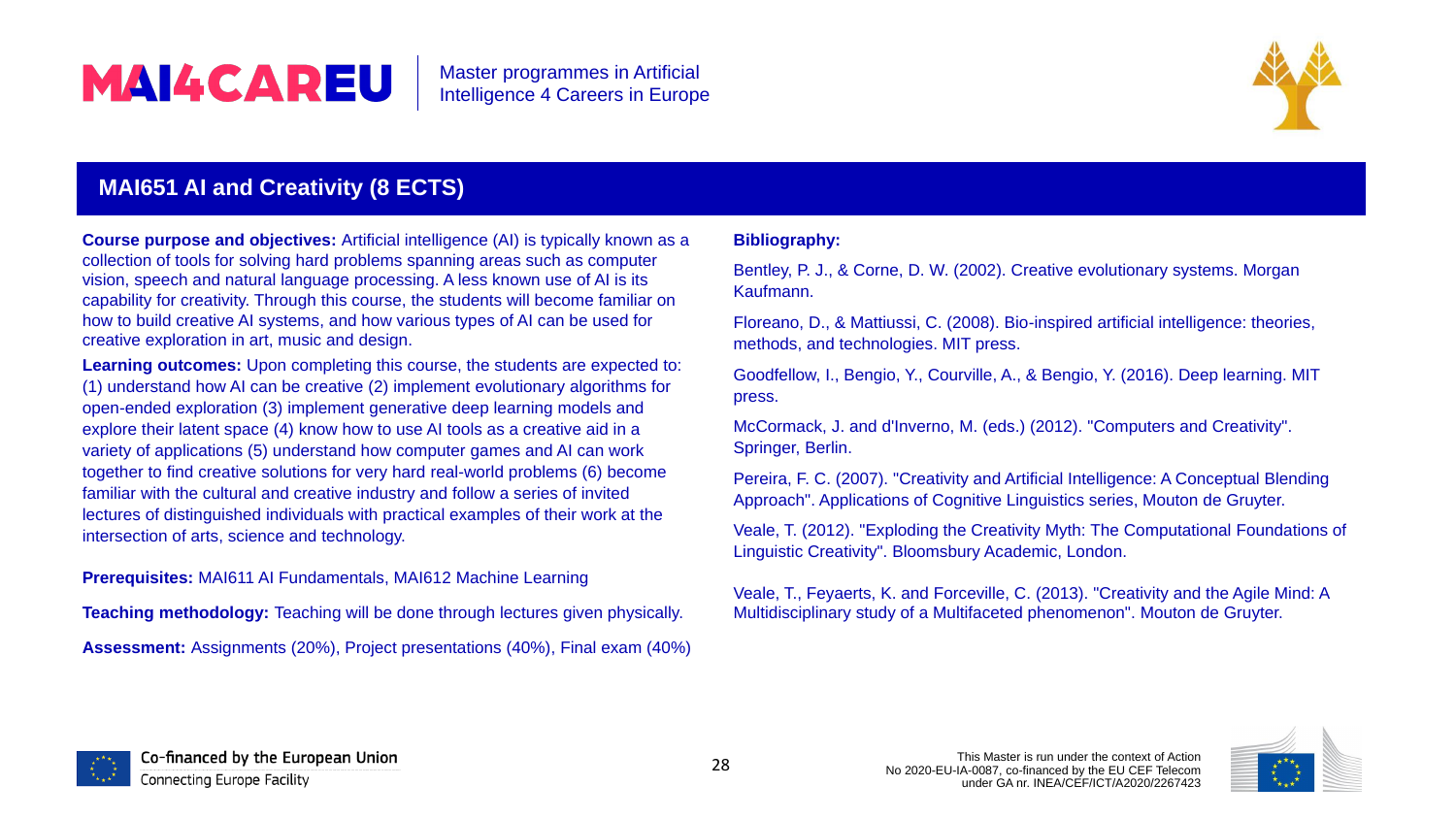### **MAI649 Principles of Ontological Databases (8 ECTS)**

**Course purpose and objectives:** Nowadays we need to deal with data that is very large, heterogeneous, distributed in different sources, and incomplete. At the same time, we have very large amounts of knowledge about the application domain of the data in the form of ontologies that can be used to provide end users with flexible and integrated access to data. This gave rise to ontological databases, which lie at the intersection of traditional databases, and knowledge representation and reasoning. The purpose of the course is to introduce students to the principles of ontological databases and demonstrate the importance of studying data-intensive problems in a mathematically rigorous way, as well as the implications of such studies for real-life applications.

**Learning outcomes:** Upon completion of this course, the students will be able to: (1) Abstract relational data and relational queries from their physical implementation and formalize them in a rigorous way. (2) Analyze the complexity of querying relational data and isolate the source of complexity. (3) Explain the semantics of Datalog queries, analyze the complexity of evaluating Datalog queries, and model queries in a declarative way. (4) Abstract rule-based ontologies from their physical implementation and formalize them in a rigorous way. (5) Explain and use the main (forward- and backward-chaining) techniques underlying ontological query answering. (6) Analyze the complexity of ontological query answering and isolate the source of complexity.



Co-financed by the European Union Connecting Europe Facility



**Required:** While there are no formal prerequisites, it is recommended that students have passed an introductory course in Databases (some familiarity with the relational model, and the main relational query languages). It is also recommended that students have some basic familiarity with computational logic (first-order logic), and complexity theory (standard complexity classes such as PTIME and NP).

**Teaching methodology:** Lectures, discuss solutions to non-trivial problems given in advance (during the weekly recitation hour), review of recent research papers.

**Assessment:** Engagement component (20%); Essay and in-class presentations (25% + 15%); take-home assignment (40%).

#### **Bibliography:**

S. Abiteboul, R. Hull, V. Vianu, Foundations of Databases, 1995

M. Arenas, P. Barcelo, L. Libkin, W. Martens, A. Pieris, Principles of Databases, currently under development, a preliminary version is accessible at <https://github.com/pdm-book/community>

- F. Baader, I. Horrocks, C. Lutz, U. Sattler, An Introduction to Description Logic, 2017
- L. Libkin, Elements of Finite Model Theory, 2012

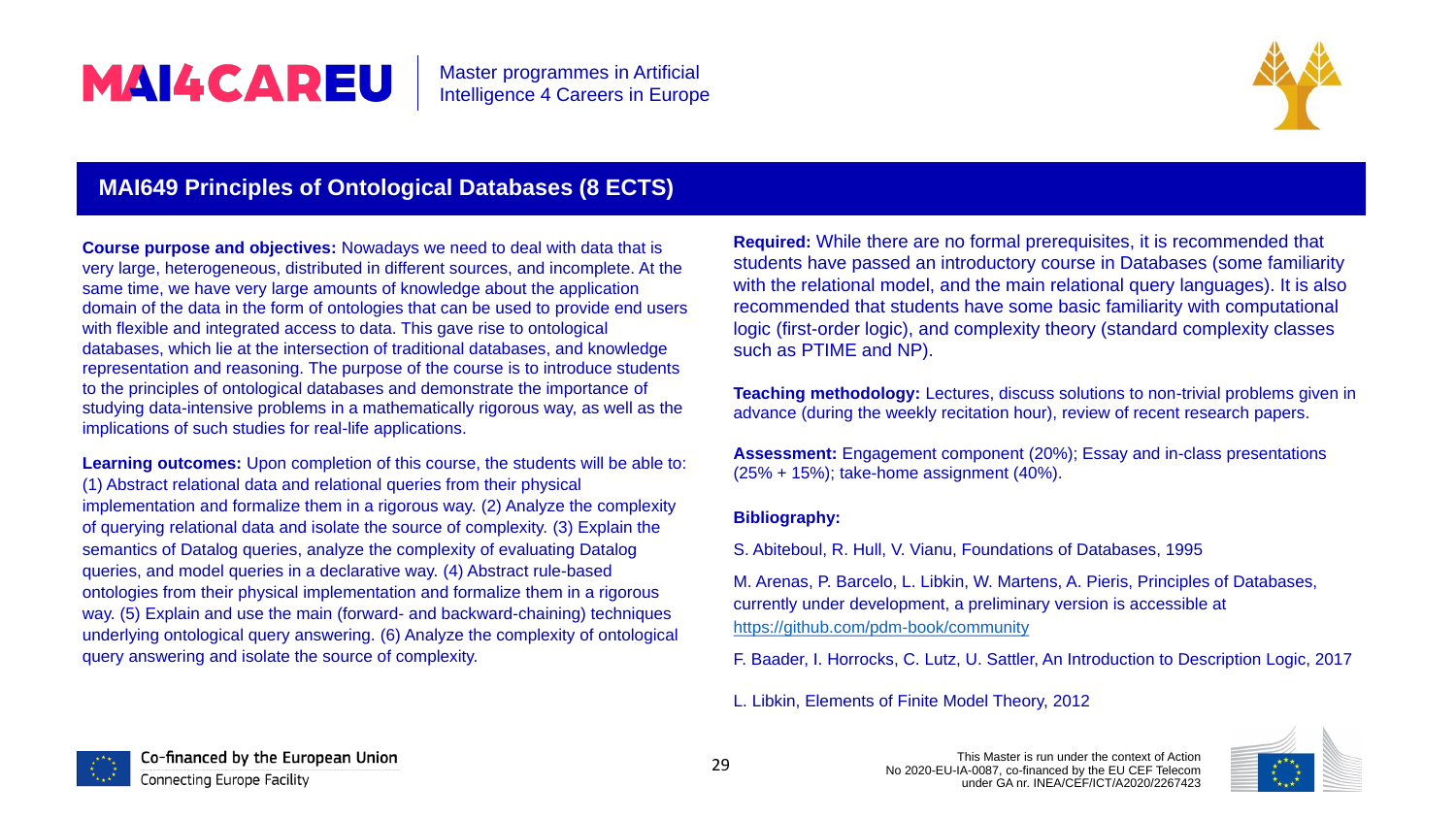

### **MAI642 Deep Learning (8 ECTS)**

**Course purpose and objectives:** The objective of this course is to provide a concrete understanding of the fundamental concepts of deep learning used for computer vision applications for image and video processing and understanding. Deep Learning is a key driving force behind Artificial Intelligence (AI) breakthroughs over the past few years and a paradigm shift in most computer vision tasks performed today.

**Learning outcomes:** A well-balanced understanding of deep learning theoretical concepts and computer vision applications materialized using contemporary deep learning architectures and software tools.

**Prerequisites:** MAI612 Machine Learning

**Required:** Digital Image Processing Fundamentals; Basic programming skills.

**Teaching methodology:** The course balances theory and practice as it involves a significant amount of example case studies that aim to complement both the lectures and hands-on lab training. The students are expected to apply the learning outcomes throughout the duration of the course during the assigned coursework.

**Assessment:** Assignments and Projects (60%); Mid-term exam (10%); Final exam (30%)



Co-financed by the European Union Connecting Europe Facility



#### **Bibliography:**

Deep learning, I. Goodfellow, , Y. Bengio, A. Courville, and Y. Bengio, 2016, MIT press. Freely Available: <https://www.deeplearningbook.org/>

Deep Learning for Computer Vision with Python, Adrian Rosebrock, 2017.

Hands-On Machine Learning with Scikit-Learn & TensorFlow Concepts, Tools, and Techniques to Build Intelligent Systems, A. Geron, 2<sup>nd</sup> Edition, O'Reilly Media, 2019.

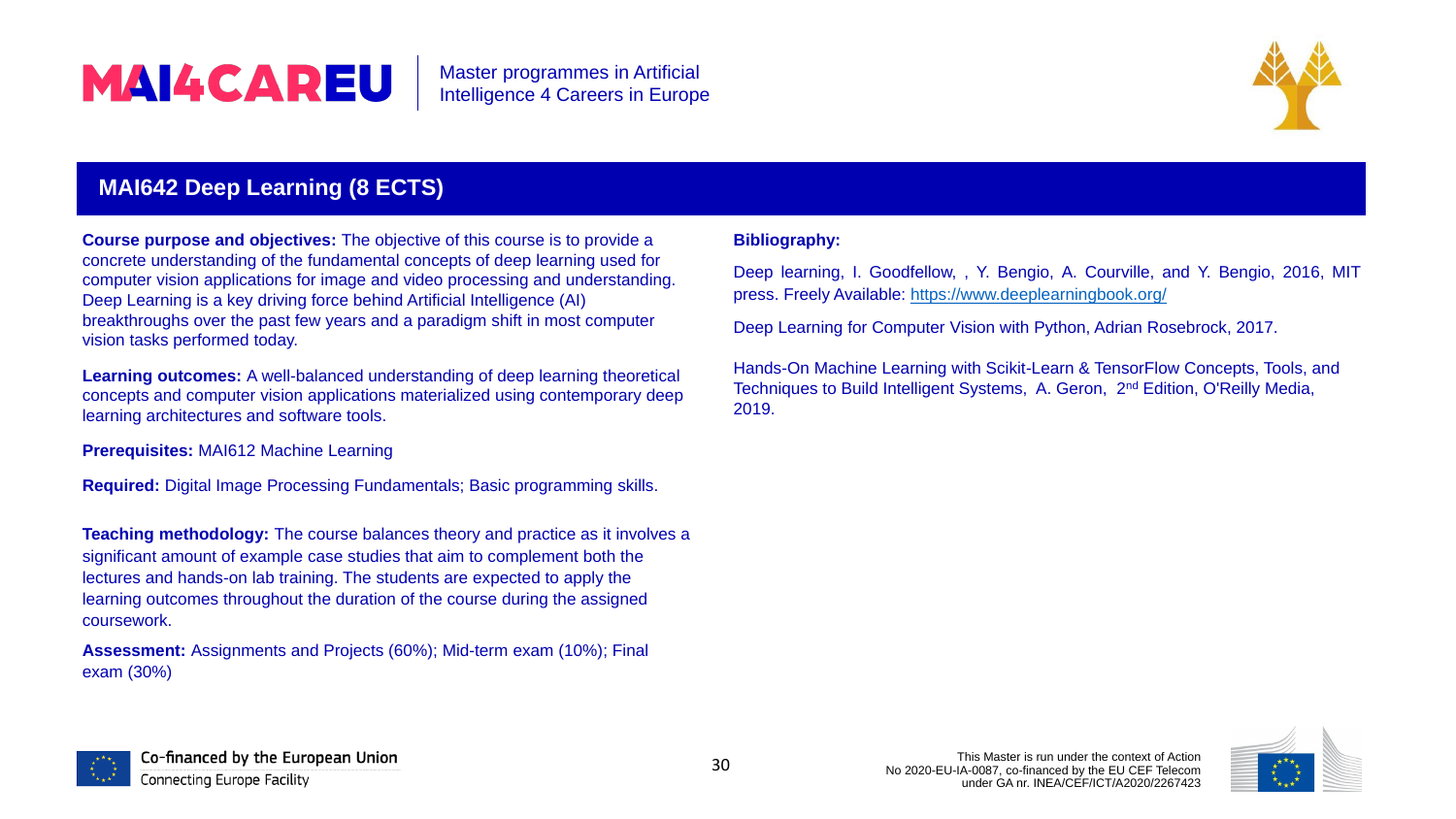### **MAI641 Master Thesis (16 ECTS)**

**Course purpose and objectives:** The main objective of this course is to enable the students to develop deeper knowledge, understanding, capabilities and attitudes in the context of the programme of study. The thesis should be written at the end of the programme and offers the opportunity to delve more deeply into and synthesize knowledge acquired. The thesis will place emphasis on the technical and/or scientific aspects of the subject matter.

**Learning outcomes:** (1) Considerably more in-depth knowledge of the major subject/field of study, including deeper insight into current research and development work. (2) Deeper knowledge of methods in the major subject/field of study. (3) A capability to contribute to research and development work. (4) The capability to use a holistic view to identify, formulate and deal with complex issues critically, independently and creatively. (5) The capability to plan and use adequate methods to conduct qualified tasks in given frameworks and to evaluate this work. (6) The capability to create, analyze and critically evaluate different technical solutions. (7) The capability to integrate knowledge critically and systematically. (8) The capability to clearly present and discuss the conclusions as well as the knowledge and arguments that form the basis for these findings in written and spoken English. (9) A consciousness of the ethical aspects of research and development work.

**Prerequisites:** A student must complete successfully courses, totaling at least 45 ECTS credits from the MSc AI Programme.



Co-financed by the European Union Connecting Europe Facility



**Teaching Methodology:** For a student to undertake a Master Thesis a Research Advisor, based on the rules of the University Senate, is assigned to the student before s/he submits the Thesis Proposal. The Thesis must deal with a research topic or a technical issue. It must be of some original contribution or show a thorough and clear understanding of some special topic. A student participating in the AI Camp and/or completing successfully an industrial internship may discuss the possibility of doing his/her Master Thesis in collaboration with an industrial partner.

**Assessment:** The Master Thesis is submitted at the Department and defended within the time period decided by the Departmental Council and in accordance with the relevant rules and regulations of the Department and the University.

**Bibliography:** The bibliography of this course will be determined by the Research Advisor.

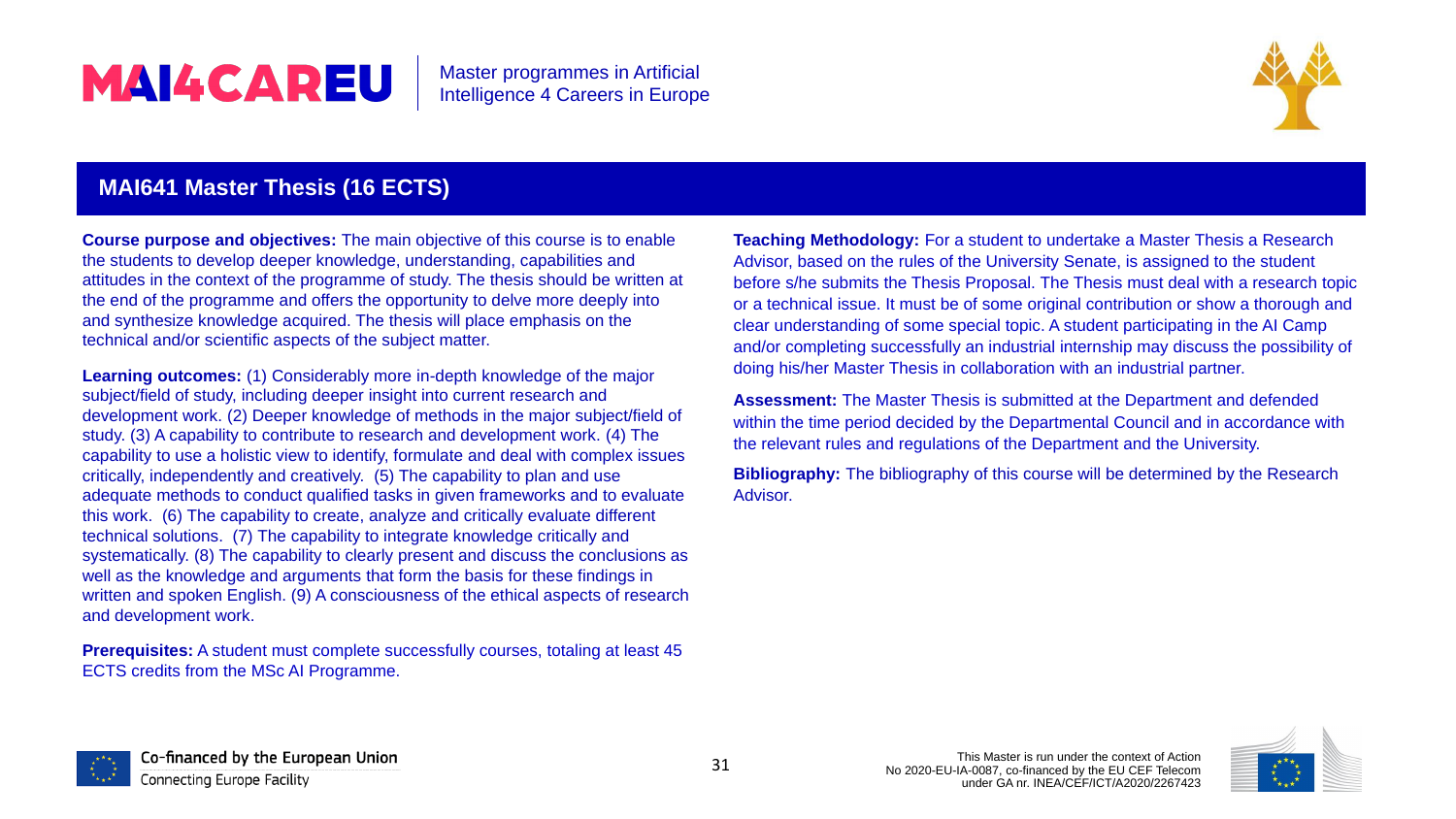### **DSC511 Big Data Analytics (8 ECTS)**

**Course purpose and objectives:** The purpose of this course is the collection, modeling, and analysis of user data in large-scale online services, such as social networking, e-commerce, search, and advertisement. This class explores several the key functions of such online services that have become ubiquitous over the past decade.

**Learning outcomes:** Upon completing this course, students will be able to: (1) Explore real-world data from online services. (2) Develop frameworks and models for typical data mining problems in online services. (3) Analyze the efficiency and effectiveness of these models. (4) Utilize data mining and machine learning techniques to concrete real-world problems.

**Teaching methodology:** Lectures (3 hours weekly), Recitation (1 hour weekly) and Laboratory (2 hours weekly).

**Assessment:** Final exam, midterm exam, homework (programming and theoretical assignments) and semester project.



Co-financed by the European Union Connecting Europe Facility



#### **Bibliography:**

J. Leskovec, A. Rajaraman και J. D. Ullman, *Mining of Massive Datasets*, Cambridge University Press, 2014.

M. Chiang: Networked Life, Cambridge, Cambridge, 2012

- C. Bishop, Pattern Recognition and Machine Learning, Springer, 2006
- D. Easley, J. Kleinberg: Networks, Crowds, and Markets, Cambridge, 2010

Ch. D. Manning, P. Raghavan, H. Schütze: Introduction to Information Retrieval, Cambridge, 2008

M.E.J. Newman: Networks: An Introduction, Oxford, 2010

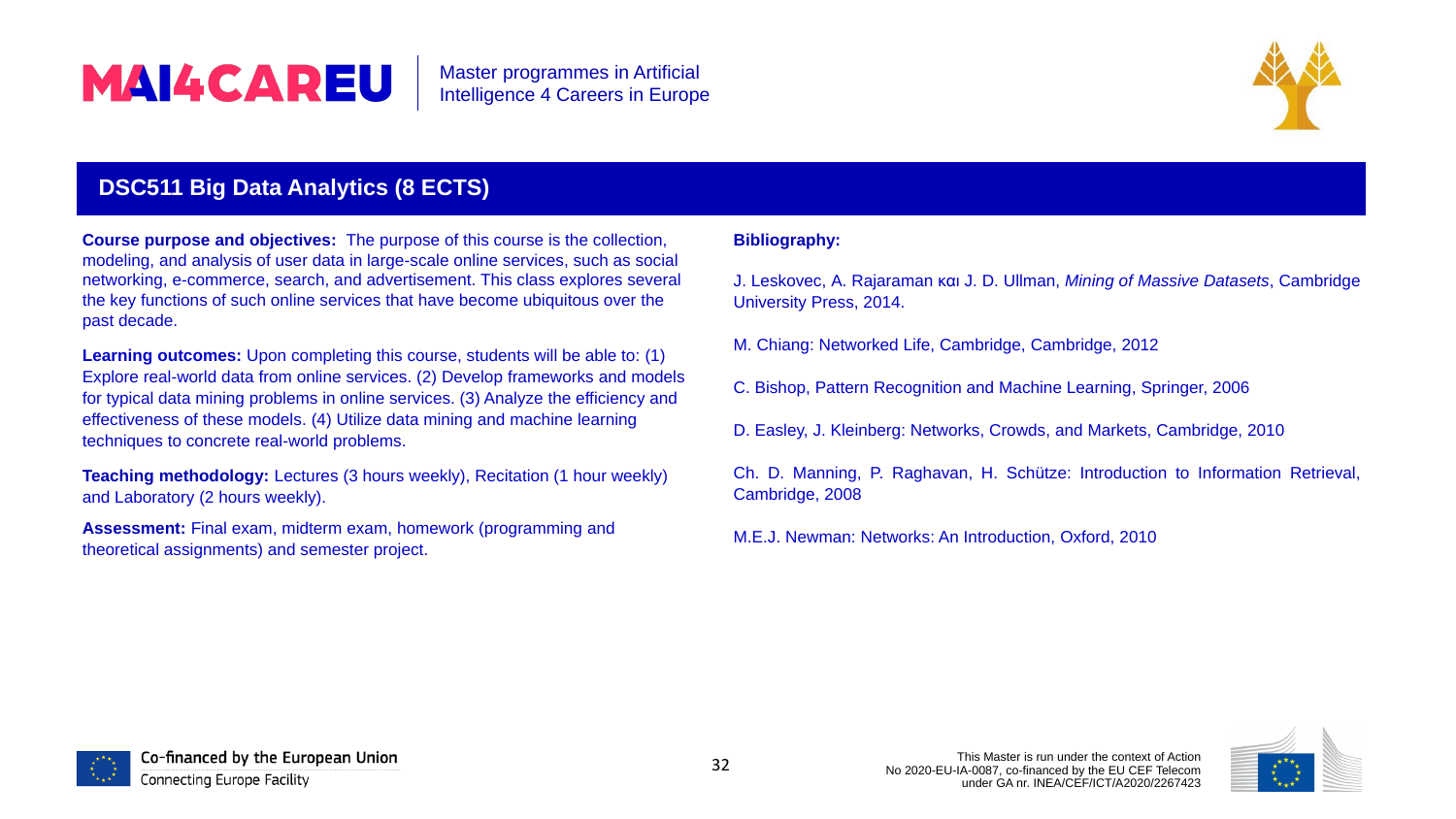

### **DSC551 Data Visualization (8 ECTS)**

**Course purpose and objectives:** In this course, students will learn how to design, judge, build and present their own interactive data visualizations.

**Learning outcomes:** (1) visualizations from the idea to the final product according to human perception and cognition. (2) Know the common data-viz techniques for each data domain (multivariate data, networks, texts, cartography, etc.) with their technical limitations. (3) Create interactive visualizations in the browser using HTM5 and Javascript.

**Teaching methodology:** Lectures (3 hours weekly), Recitation (1 hour weekly) and Laboratory (2 hours weekly).

**Assessment:** Final exam, midterm exam, homework (programming and theoretical assignments) and semester project.

#### **Bibliography:**

Visualization Analysis and Design by Tamara Munzner, CRC Press (2014).

Interactive Data Visualization for the Web by Scott Murray O'Reilly (2013) - D3 - Free online version.





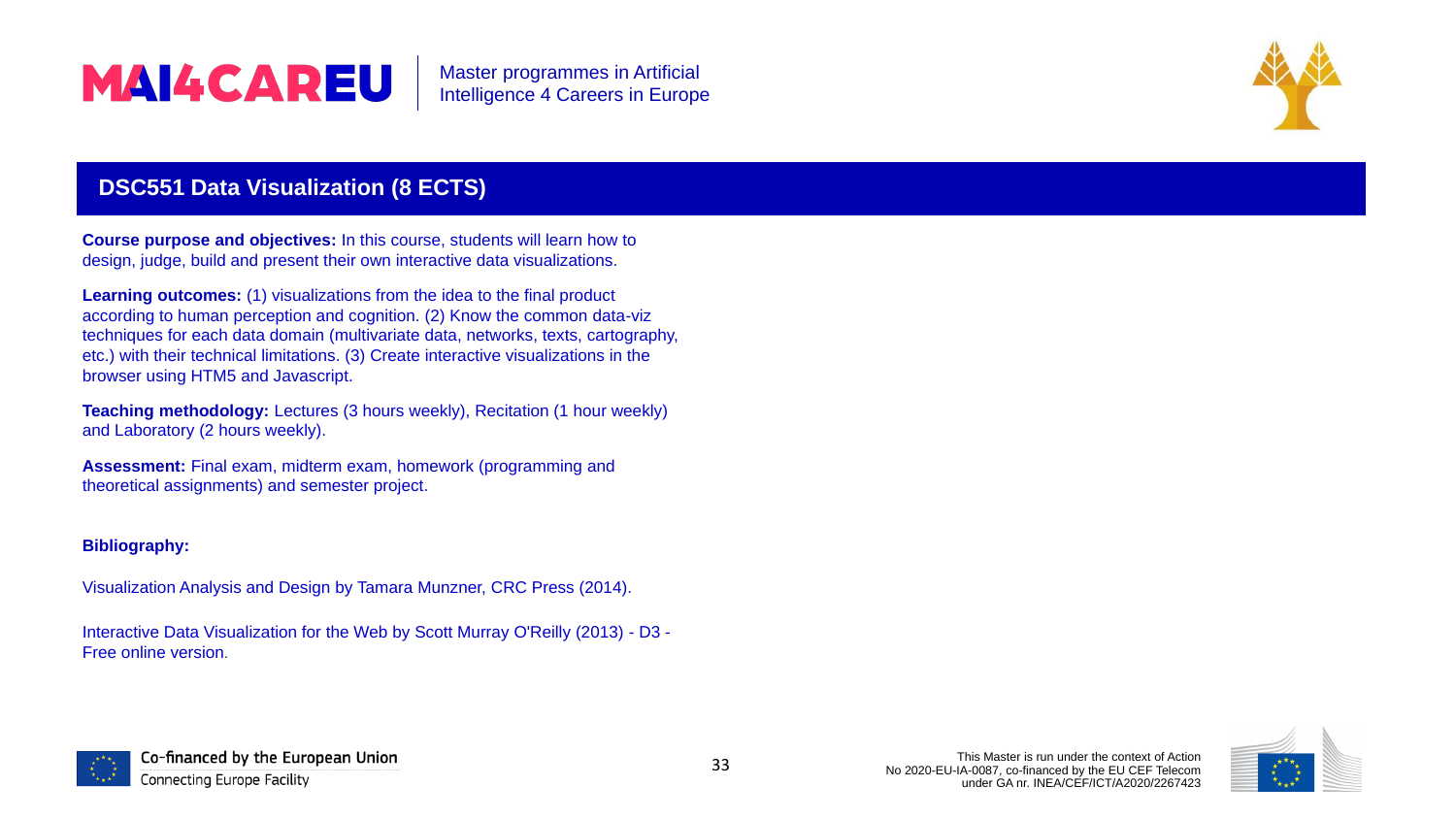### **DSC516 Cloud Computing (8 ECTS)**

**Course purpose and objectives:** The main objective of this graduate-level course is to provide an introduction to and understanding of advanced concepts in the field of Cloud Computing, and enable students to design, develop, deploy, monitor and analyze applications on state-of-the-art Cloud computing platforms.

**Learning outcomes:** Upon completing this course, students will: (1) Master the fundamental concepts, the main enabling technologies and the key programming and application-development paradigms of modern Cloud Computing services. (2) Be able to design develop, deploy, and monitor highly scalable cloud-based applications by creating and configuring virtual machines, containers, microservices on the cloud. (3) Be familiar with techniques for big data analysis in Cloud Computing environments. (4) Compare, contrast, and evaluate the key trade-offs between multiple approaches to cloud system design, and Identify appropriate design choices when solving real-world cloud computing problems. (5) Write comprehensive case studies analyzing and contrasting different cloud computing solutions. (6) Make recommendations on cloud computing solutions for an enterprise.

**Teaching methodology:** Lectures (3 hours weekly), Recitation (1 hour weekly) and Laboratory (2 hours weekly).

**Assessment:** Final exam, midterm exam, homework (programming and theoretical assignments) and semester project.





|      | Kai Hwang, Geoffrey Fox, Jack Dongarra, "Distributed and Cloud Computing."<br>Morgan Kaufmann, 2012.                                                        |
|------|-------------------------------------------------------------------------------------------------------------------------------------------------------------|
|      | lan Foster and Dennis Gannon, "Cloud Computing for Science and Engineering."<br><b>MIT Press, 2018.</b>                                                     |
|      | Luiz André Barroso and Urs Hölzle, "The Datacenter as a Computer: An Introduction<br>to the Design of Warehouse-Scale Machines." 2009.                      |
| Hall | T. Erl, R. Puttini, and Z. Mahmood, Cloud Computing: Concepts, Technology &<br>Architecture • ISBN-10: 0133387526 • ISBN-13: 9780133387520 ©2013 • Prentice |
|      | Marko Lukša, "Kubernetes in Action," Manning 2017.                                                                                                          |

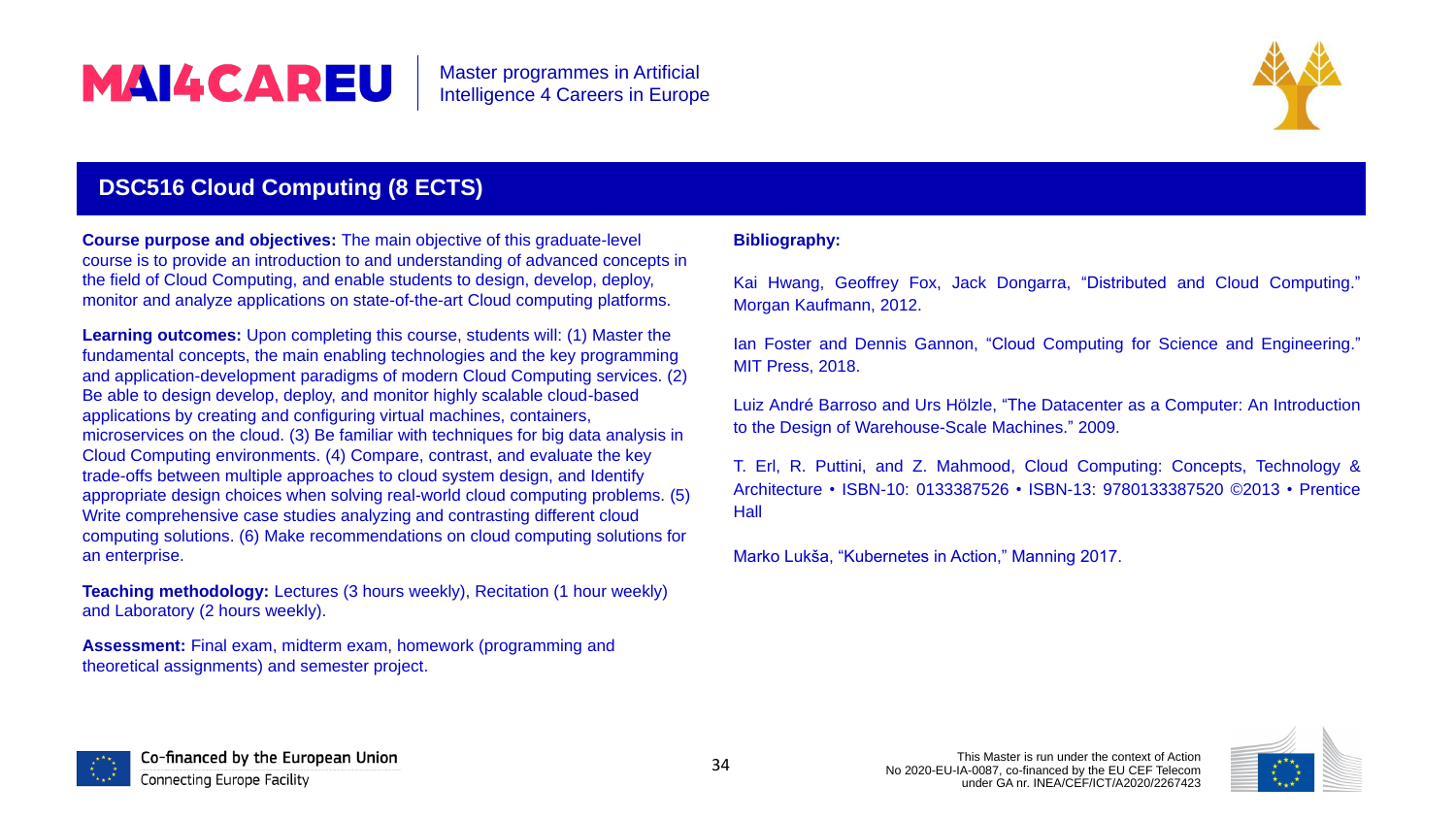

### **Admission Criteria**

- A Bachelor's degree in pure/applied sciences (computer science, informatics, mathematics, etc.) or engineering (e.g., computer engineering, biomedical engineering) or cognitive science
- Reasonable exposure to AI background topics gained through previous studies or work experience, as well as knowledge of computer programming
- Fluency in the English language



Co-financed by the European Union





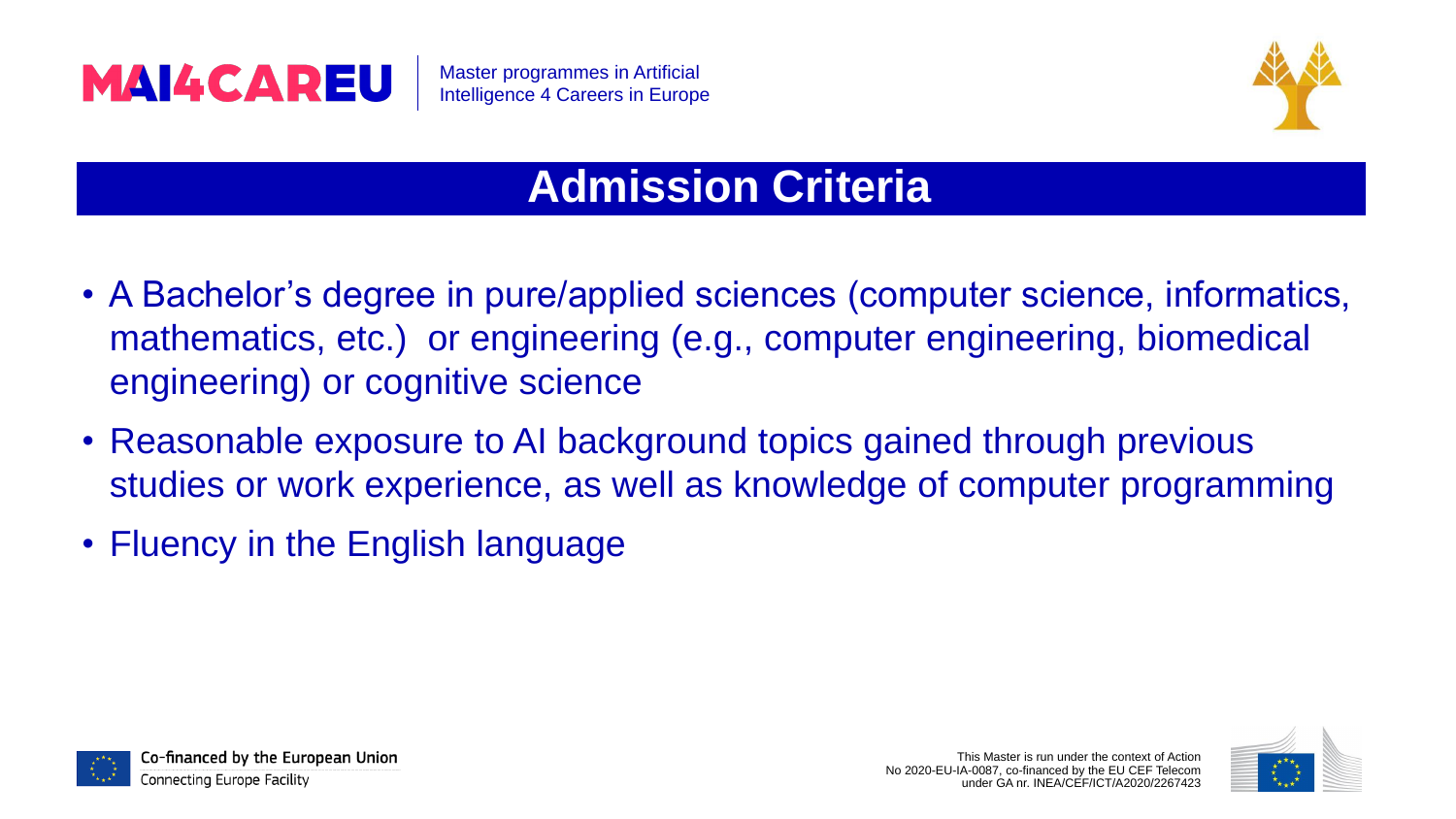





Applications can be submitted electronically using the online application system [http://ucy.ac.cy/postgraduate\\_appl\\_en](http://ucy.ac.cy/postgraduate_appl_en) by **Thursday, 31st May 2022 until 12 noon.**

### **Submission of applications for September 2022 entrance**

- The applications should include the following:
- A Curriculum Vitae

Certified copies of university degrees or confirmation of graduation (Admitted candidates will need to submit the certified degrees along with the acceptance of the offer to the University of Cyprus before their registration).

Copies of Transcripts for all university degrees.

A brief statement of personal goals and scientific interests (up to 2 pages).

The names and emails of at least two (2) referees (University Professors) familiar with the candidate and his/her academic performance. Candidates should request letters of recommendation to be sent directly to the University. The Department may request additional confidential information from referees. The reference letters are electronically submitted through the online application system.



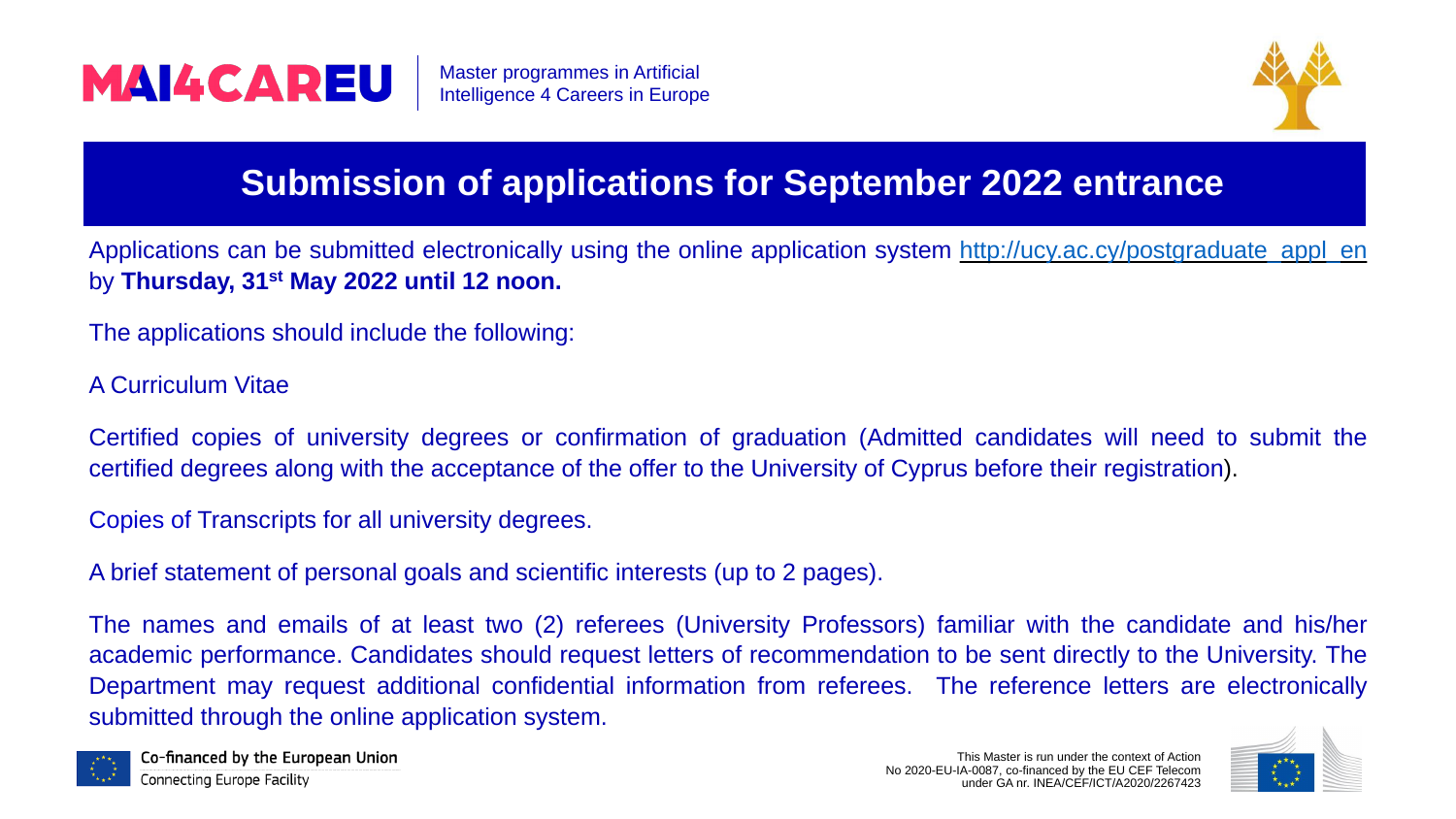

Master programmes in Artificial Intelligence 4 Careers in Europe



# **Scholarships:** A number of scholarships, for full or partial coverage of tuition fees, for new incoming students at Master's level are offered. Interested candidates can



### **Fees and Scholarships**

### **Fees:** EUR 5.125

declare their interest in Step 11 of the online application form.



Co-financed by the European Union

Connecting Europe Facility